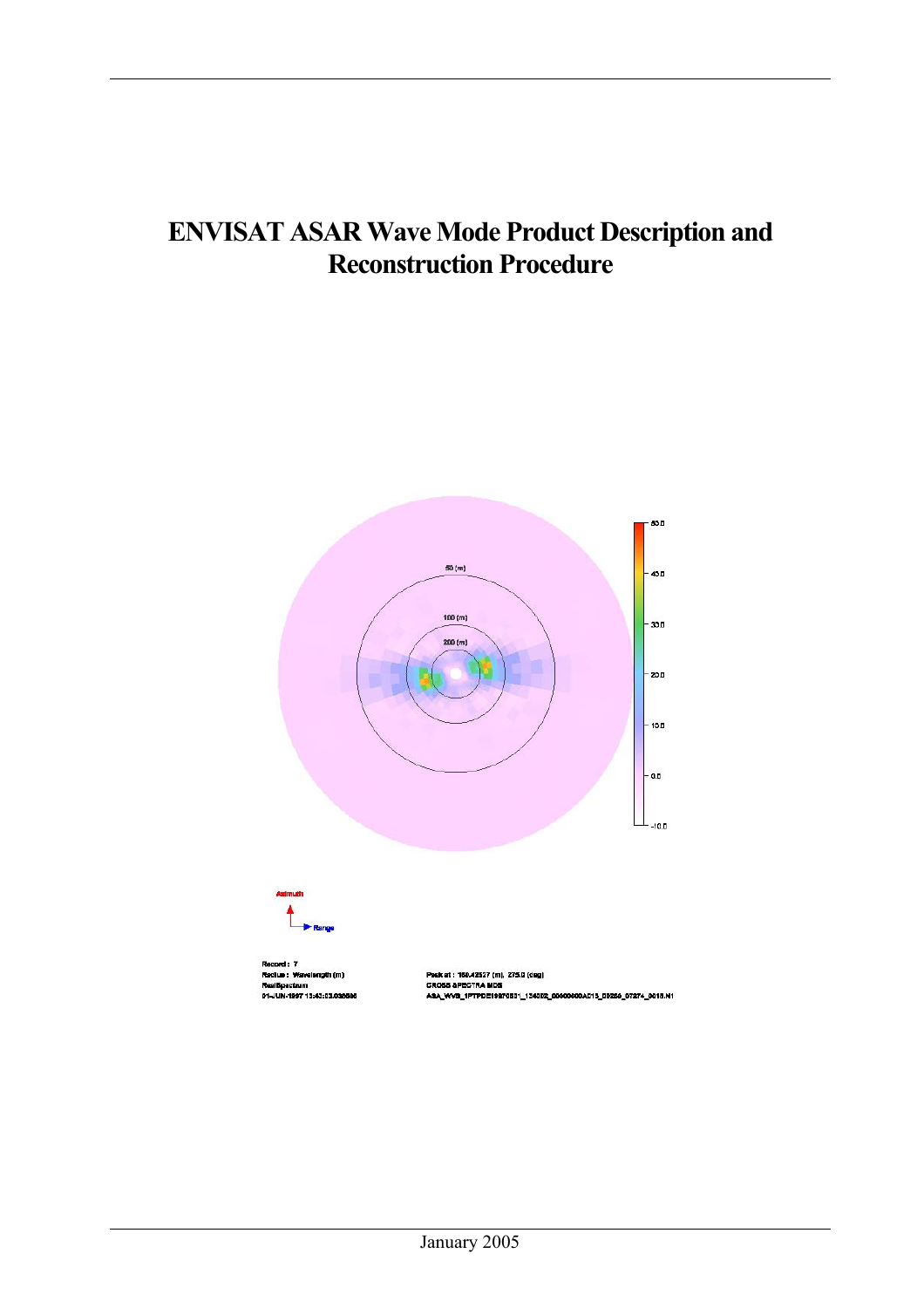| <b>Document Title</b>                                                                                     |              |                |                                    |                        | Envisat ASAR Wave Mode Product Description and Reconstruction Procedure                          |
|-----------------------------------------------------------------------------------------------------------|--------------|----------------|------------------------------------|------------------------|--------------------------------------------------------------------------------------------------|
|                                                                                                           |              |                |                                    |                        |                                                                                                  |
| <b>Author(s)</b>                                                                                          |              |                |                                    |                        |                                                                                                  |
| Harald Johnsen                                                                                            |              |                |                                    |                        |                                                                                                  |
| Contractor                                                                                                |              |                |                                    | <b>Contracting Ref</b> |                                                                                                  |
| <b>ESRIN</b>                                                                                              |              |                | 17376/03/I-OL, Deliverable No. D10 |                        |                                                                                                  |
| <b>ISSN 1503-1705</b>                                                                                     | Document No. |                | <b>Document Type</b>               |                        | <b>Status/Availability</b>                                                                       |
| <b>ISBN 82-7747-126-2</b>                                                                                 | 1/2005       |                | IT-Rapport                         | Open D7                |                                                                                                  |
| Project                                                                                                   |              |                |                                    | Project No.            |                                                                                                  |
| <b>ASAR OA</b>                                                                                            |              |                |                                    | IT650                  |                                                                                                  |
| <b>Date</b>                                                                                               |              | <b>Version</b> |                                    | <b>No. of Pages</b>    |                                                                                                  |
| 17.01.2005                                                                                                |              | 1.0            |                                    | 24                     |                                                                                                  |
| <b>Keywords</b><br>ASAR Wave Mode Products, Envisat, Validation<br><b>Notices</b><br><b>Distribution</b>  |              |                |                                    |                        |                                                                                                  |
| <b>Reviewed by</b>                                                                                        |              |                | <b>Technical Responsible</b>       |                        |                                                                                                  |
| <b>Inge Lauknes</b>                                                                                       |              |                | Jan Børre Rydningen                |                        |                                                                                                  |
| <b>Abstract/Summary</b><br>and interpret the ocean wave spectral information within the ASAR WM products. |              |                |                                    |                        | The purpose of this note is to provide the user community with information on how to reconstruct |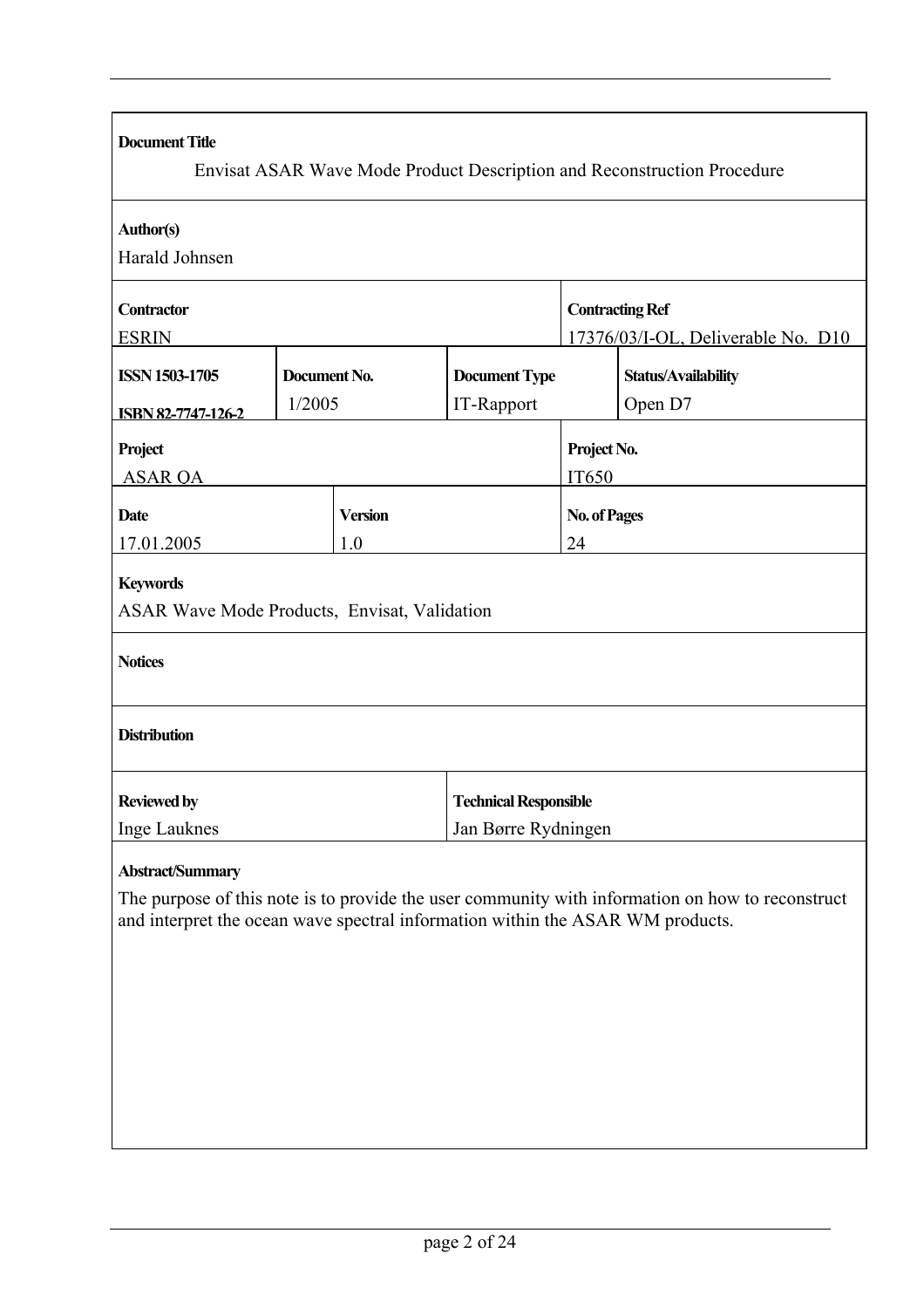## **CONTENT**

| 1. |       |  |
|----|-------|--|
| 2. |       |  |
|    | 2.1   |  |
|    | 2.1.1 |  |
|    | 2.1.2 |  |
|    | 22    |  |
|    | 2.2.1 |  |
|    | 2.2.2 |  |
|    | 2.2.3 |  |
|    | 2.2.4 |  |
|    | 2.3   |  |
|    | 2.3.1 |  |
|    | 2.3.2 |  |
|    | 24    |  |
| 3. |       |  |
|    |       |  |
|    | 3.1   |  |
|    | 3.1.1 |  |
|    | 3.1.2 |  |
|    | 3.2   |  |
|    | 3.2.1 |  |
|    | 3.2.2 |  |
|    | 3.2.3 |  |
|    | 3.2.4 |  |
|    | 3.3   |  |
|    | 3.3.1 |  |
|    | 3.3.2 |  |
|    | 34    |  |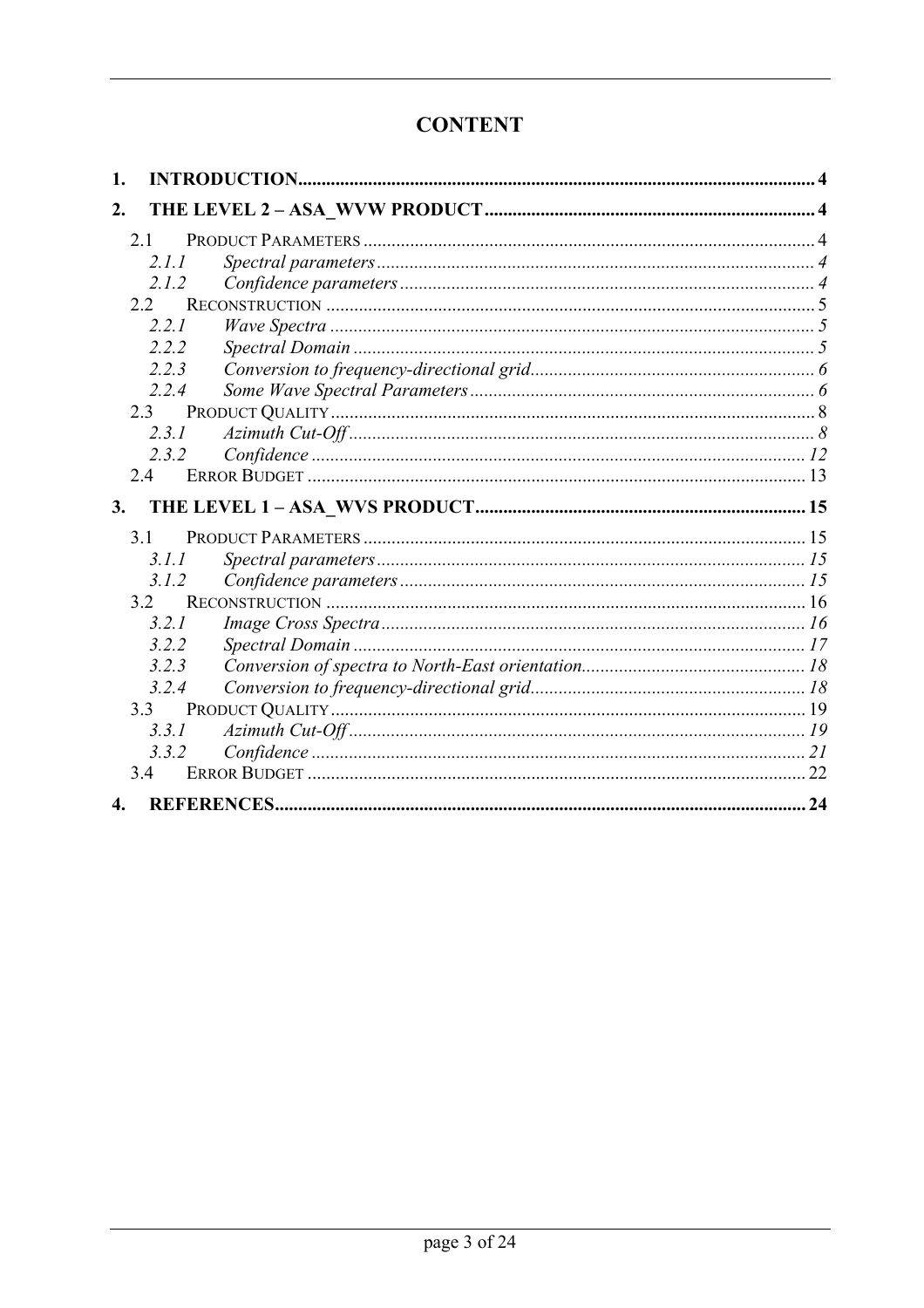## <span id="page-3-0"></span>**1. Introduction**

The ASAR Wave Mode provides three products of importance for ocean wind/wave application. These are the Level 1 Single-Look-Complex imagette (ASA\_WVI), the Level 1 cross-spectra (ASA\_WVS), and the Level 2 SAR ocean wave spectra (ASA\_WVW). The Level 1 cross-spectra product provides an estimate of the imagette cross-spectra, and is thus an engineering product. The Level 2 products provide estimates of the SAR ocean wave spectra and the local wind speed. In this note we will describe the procedure for reconstruction and interpretation of the wave spectral information within the ASA\_WVS and the ASA\_WVW products.

# **2. The Level 2 – ASA\_WVW Product**

## *2.1 Product Parameters*

Below is given key parameters and procedure for reconstructing the SAR ocean wave spectra from the Level 2 product of the Envisat ASAR Wave Mode. The note also gives some quality check parameters that should be used to remove corrupted products.

## **2.1.1 Spectral parameters**

 $S_{nm}$  = SAR ocean wave spectrum (byte scaled) on polar grid (2D ocean spectra in MDS)

- *n* = index over wavenumbers ( $n \in [0, N_k -1]$ )
- $N_k$  = number of wavenumbers (nominal value of 24) ( $num\_wl\_bins$  in SPH)
- *m* = index over directions ( $m \in [0, N_{\phi} 1]$ )

 $N_{\phi}$  = number of directions (nominal value of 36) (*num\_dir\_bins* in SPH)

 $\lambda$ <sub>o</sub> = first wavelength (nominal value of 800m) (*first wl bin* in SPH)

 $\lambda_{N-1}$  = last wavelength (nominal value of 30m) (*last\_wl\_bin* in SPH)

 $\phi$ <sub>o</sub> = first directional bin (nominal value of 0) (*first dir bin* in SPH)

 $\Delta \phi$  = directional bin step (nominal value of 10deg) (*dir bin step* in SPH)

- $S<sup>max</sup>$  = maximum value (float) of SAR ocean wave spectrum (*max spectrum* in MDS)
- $S<sup>min</sup>$  = minimum value (float) of SAR ocean wave spectrum (*min spectrum* in MDS)
- $\psi$  = satellite track heading (deg.) from north (*heading* in Geolocation ADS)

The orientation of the SAR spectra is clockwise from North. This means that 0 degree means north and 90 degrees means East.

### **2.1.2 Confidence parameters**

 $\lambda_{\text{cut}}$  = azimuth cut-off wavelength (m) (*az\_cutoff* in Ocean Wave Spectra MDS)

 $\sigma_{I}$  = image variance (*image variance* in Ocean Wave Spectra MDS)

 $i_{conf}$  = confidence measure of swell inversion (0 or 1) (*confidence* swell in MDS)

*landFlag* = land flag (0 over ocean, 1 over land) (*land\_Flag* in SQ ADS)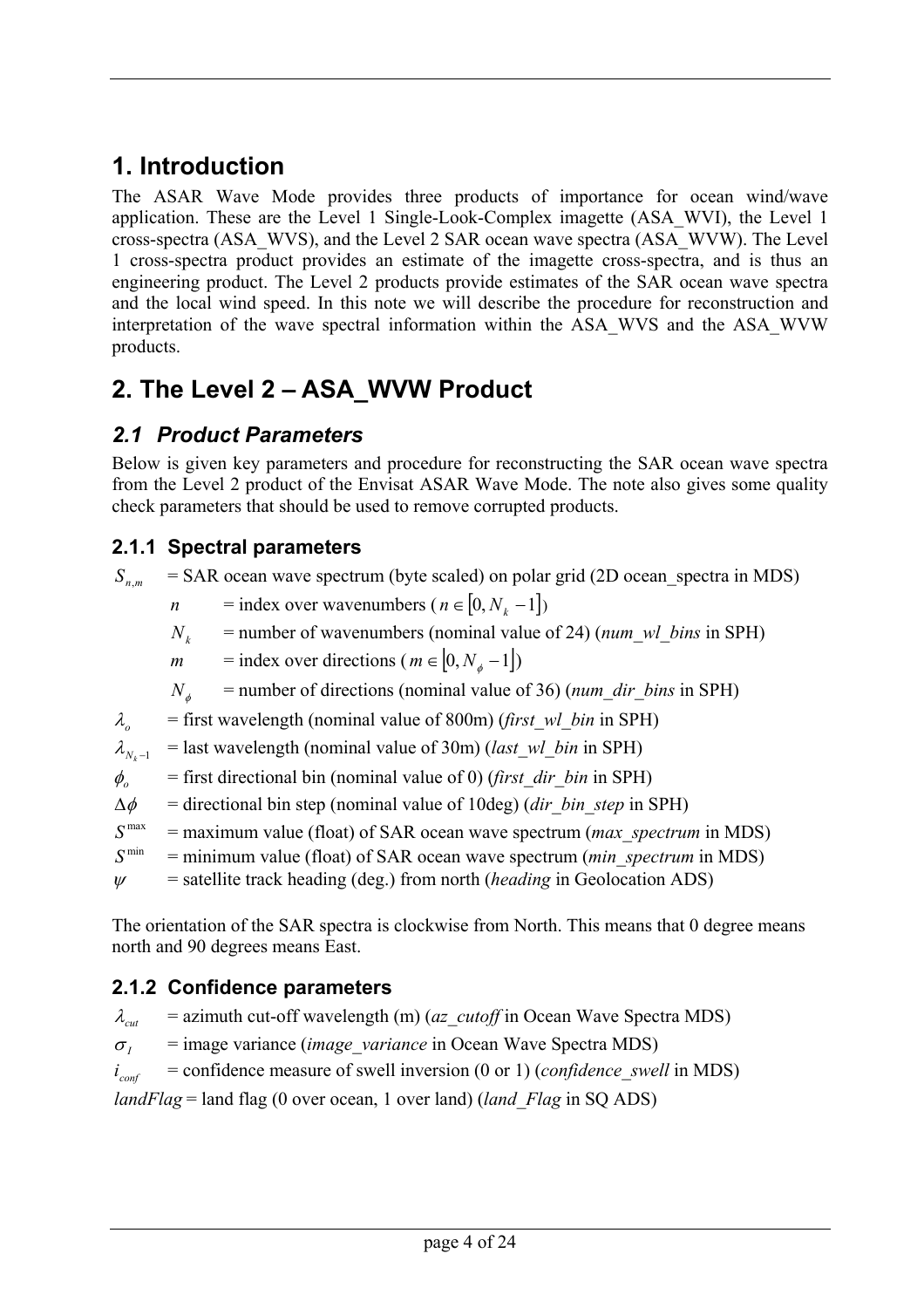### <span id="page-4-0"></span>*2.2 Reconstruction*

Below is described how the SAR ocean wave spectra can be recovered from the product and transformed into frequency-directional space. The procedure for reconstruction of wavelengths is also specified.

### **2.2.1 Wave Spectra**

The SAR ocean wave spectrum,  $S$  is byte scaled and must be converted to float values using the  $S^{\text{max}}$  and  $S^{\text{min}}$  values according to the formula:

$$
\widetilde{S}_{n,m} = S_{n,m} \frac{\left(S^{\max} - S^{\min}\right)}{255} + S^{\min} \qquad n, m \in [0, N_k - 1] \times [0, N_{\phi} - 1]
$$

The spectrum,  $\widetilde{S}_{n,m}$  is now given in units of  $m^4$  and is the Cartesian spectral density sampled on a wavenumber, directional  $(k, \phi)$  polar grid. So in order to convert it to frequency-direction space, it needs to be multiplied by the factor:

$$
k\frac{dk}{df} = 4\pi k_n \sqrt{\frac{k_n}{g}}
$$

where  $k_n$  is the wavenumber domain (see also Chapter 2.2.3). Examples of  $\tilde{S}(k, \phi)$  and  $\widetilde{S}(f, \phi)$  are shown in Figure 1.

### **2.2.2 Spectral Domain**

The wavenumbers,  $k_n$  are given in logarithmic scale and the directions,  $\phi_m$  are equidistantly. The wavenumbers (in rad/m) can be computed from the formula (see also <http://envisat.esa.int/dataproducts/asar/> (Chapter 6.6.18).

$$
\alpha = \left(\frac{\lambda_o}{\lambda_{N_k-1}}\right)^{\frac{1}{N_k-1}}
$$

$$
k_n = \frac{2\pi}{\lambda_o} \alpha^n \qquad n \in [0, N_k - 1]
$$

The spacing in wavenumber and frequency domain can be written as:

$$
dk_n = \frac{1}{2} \left( \alpha - \frac{1}{\alpha} \right) k_n \qquad n \in [0, N_k - 1]
$$
  

$$
df_n = \frac{1}{2} \left( \sqrt{\alpha} - \frac{1}{\sqrt{\alpha}} \right) f_n \qquad n \in [0, N_k - 1]
$$

where  $f_n = \frac{1}{2\pi} \sqrt{g k_n}$  is the dispersion relation at deep water.

The directions (in degrees clockwise from North) are given as:

$$
\phi_m = \phi_0 + m\Delta\phi \qquad m \in [0, N_\phi - 1]
$$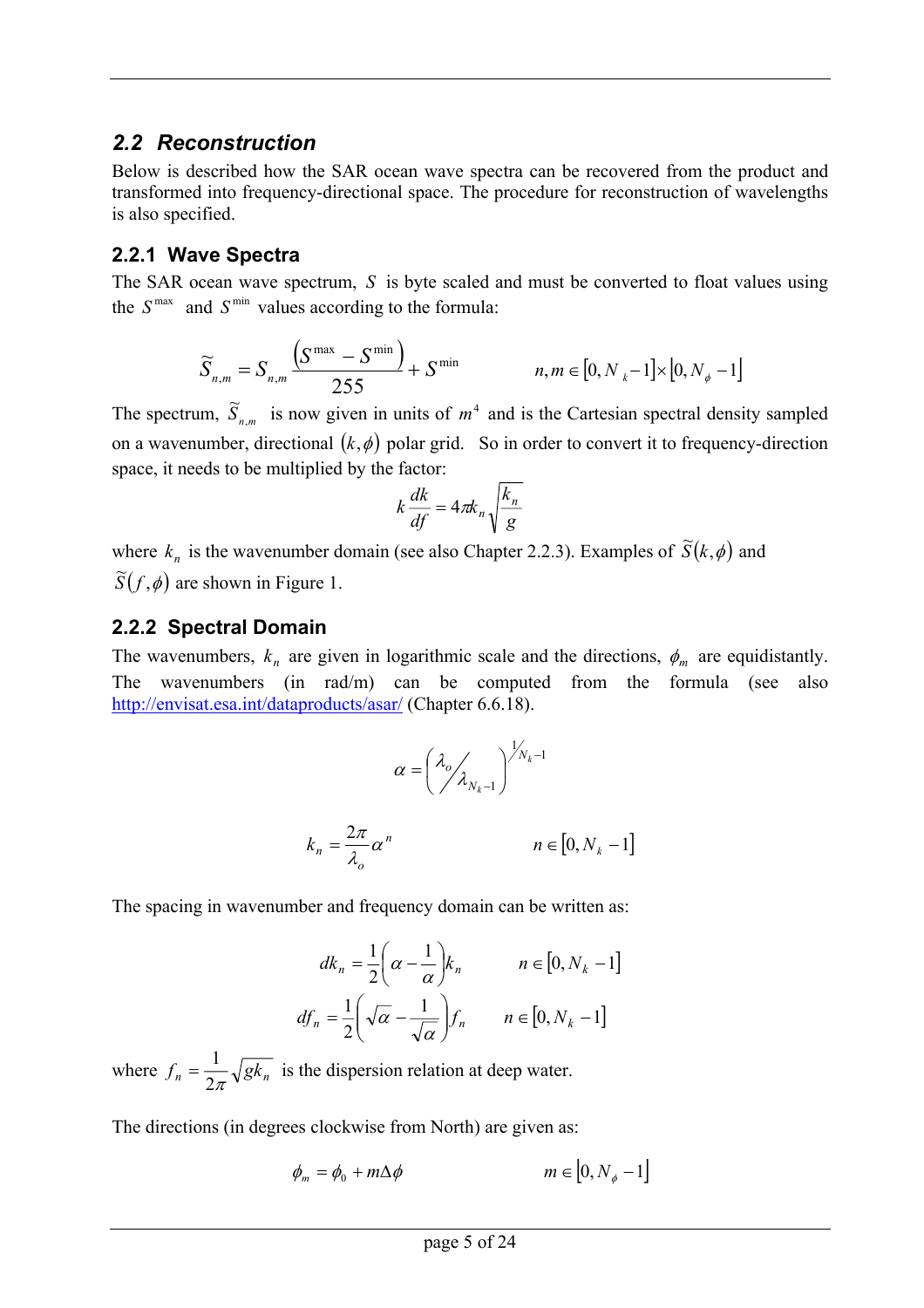<span id="page-5-0"></span>The discrete values computed using these formulas is in the center of the bin. See the figure and description given at <http://envisat.esa.int/dataproducts/asar/> (Figure 2.65 in Chapter 2.7.2).

### **2.2.3 Conversion to frequency-directional grid**

The Level 2 SAR spectrum  $\widetilde{S}_{n,m}$  can be converted to WAM like format i.e. given as a frequency-directional spectrum by multiplying it with the factor *g*  $k_{n}$ <sup>k</sup>  $k \frac{dk}{df} = 4\pi k_n \sqrt{\frac{k_n}{g}}$  followed by a resampling into the desired  $(f_n, \phi_m)$  grid size of the WAM spectrum (if WAM has different size):

$$
\hat{S}_{n,m} = \widetilde{S}_{n,m} 4\pi k_n \sqrt{\frac{k_n}{g}}
$$
\n
$$
n, m \in [0, N_k - 1] \times [0, N_\phi - 1]
$$

Here  $\hat{S}_{n,m}$  is the spectra, now in units of  $\left[\frac{m^2}{H_z}\right]$ *Hz*  $\left\langle m^2 / \frac{1}{H_z} \right\vert$ , to be resampled into your WAM  $(f_n, \phi_m)$ grid dimension.



**Figure 1:** Left: Example of ASA\_WVW spetra on  $(k, \phi)$  grid as read from the product and **converted** to float values. Right: Same spectra converted to  $(f, \phi)$  grid.

### **2.2.4 Some Wave Spectral Parameters**

The SAR significant waveheight (in meters) can thus be computed as: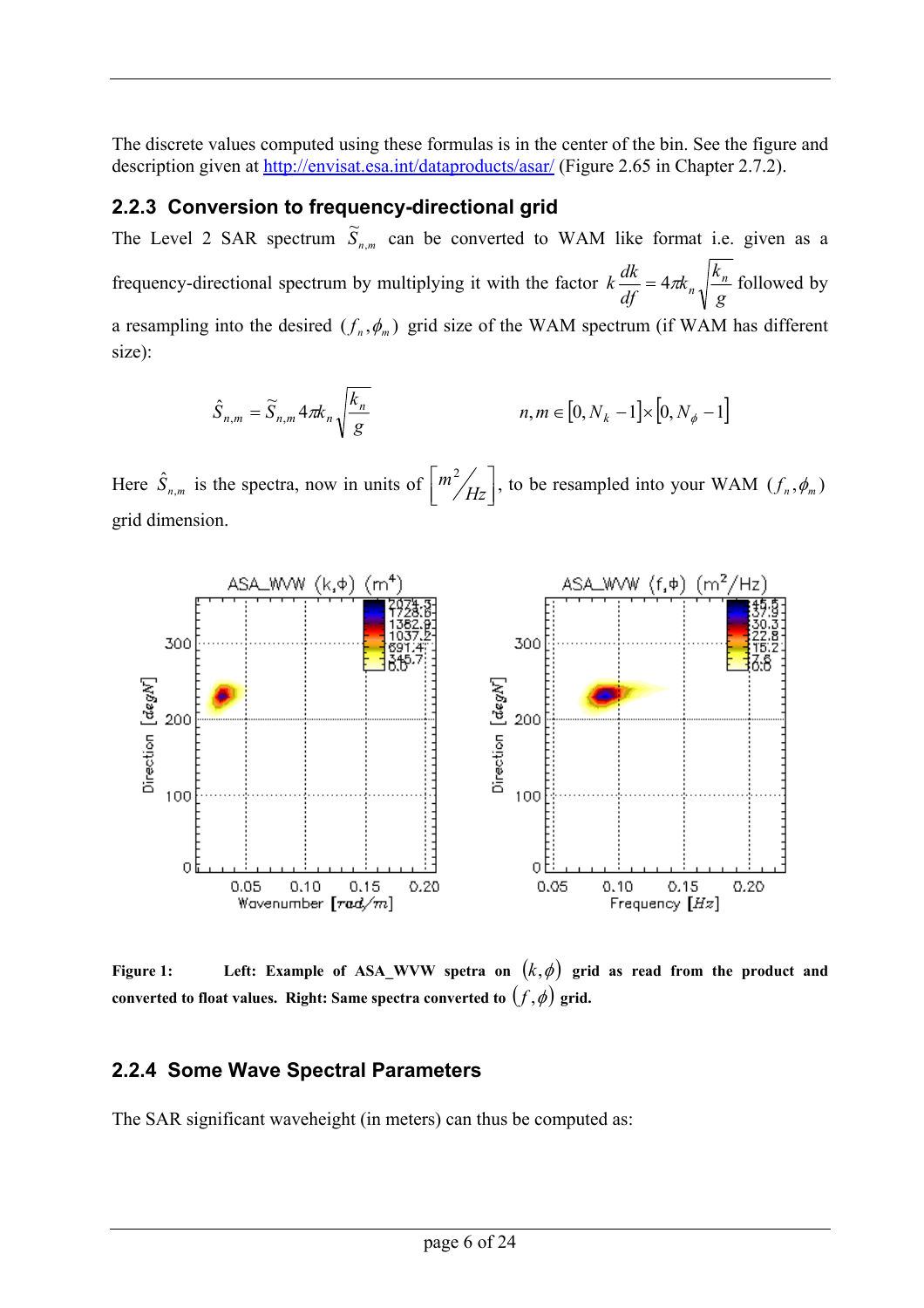$$
H_{s} = 4 \left( \sum_{n=0}^{N_{k}-1} \sum_{m=0}^{N_{\phi}-1} \hat{S}_{n,m} df_{n} d\phi_{m} \right)^{1/2}
$$

The SAR heave spectrum can be computed as:

$$
F_n = \sum_{m=0}^{N_{\phi}-1} \hat{S}_{n,m} d\phi_m \qquad n \in [0, N_k - 1]
$$

and the directional spectrum as:

$$
\Phi_m = \sum_{n=0}^{N_k - 1} \hat{S}_{n,m} df_n \qquad m \in [0, N_\phi - 1]
$$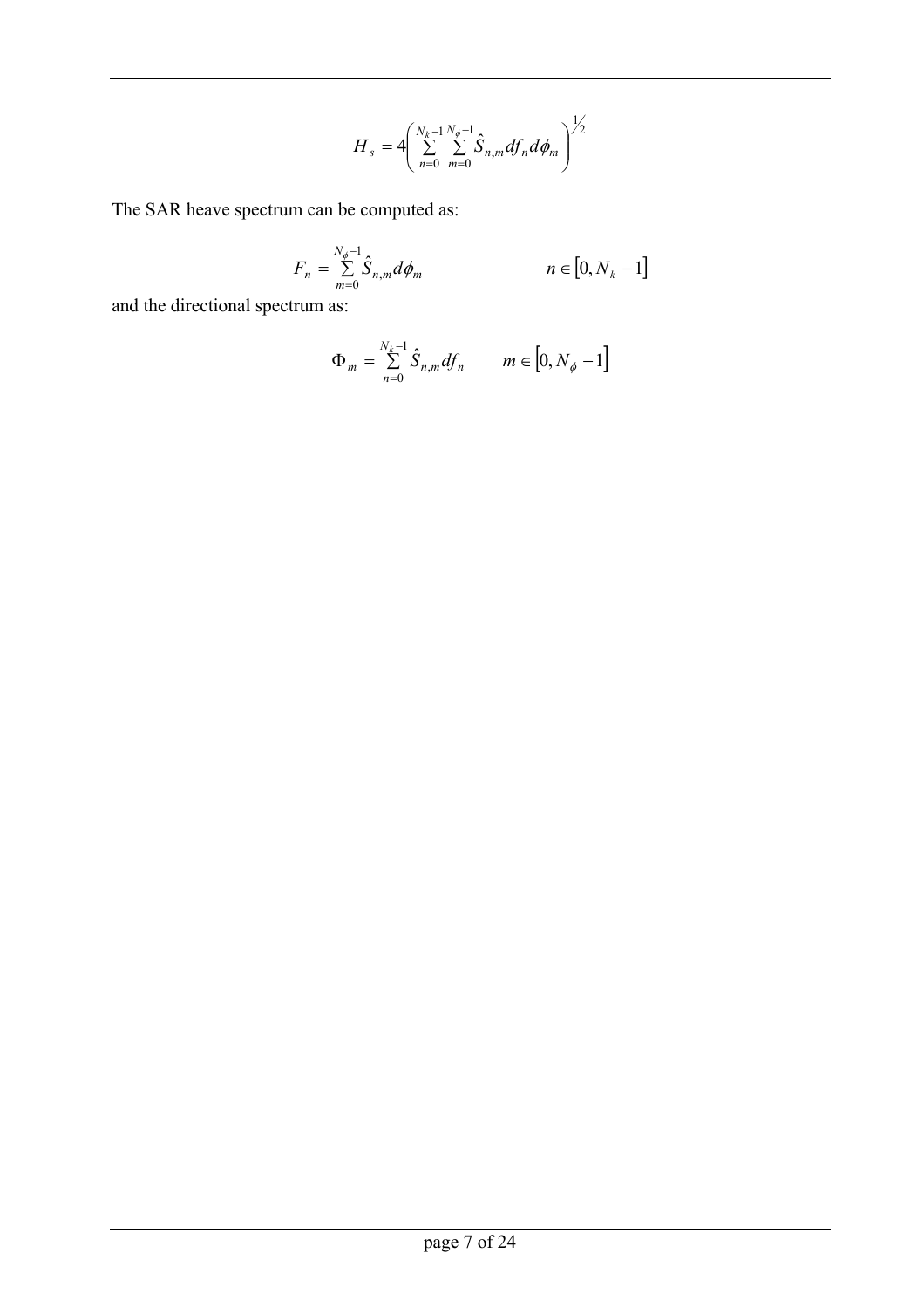## <span id="page-7-0"></span>*2.3 Product Quality*

The product quality and the azimuth cut-off effect will be varying depending on the SNR and the sea-state, respectively. Below is given approaches to deal properly with these effects from product to product, in order to avoid corrupted spectra.

### **2.3.1 Azimuth Cut-Off**

The SAR wave spectra are always affected by the azimuth cut-off, which rolls off (Gaussian) the spectra in the azimuth direction. The width of the Gaussian function is related to the parameter  $\lambda_{\text{cut}}$ . The main effect of the azimuth cut-off is that the SAR imaging domain is a narrow band region centered around the range axis (radar look direction), as illustrated in Figure 2.



**Figure 2: The shaded areas illustrate the SAR imaging spectral domain (in Cartesian wavenumbers). Inside this area, the SAR detects wave spectral information. Outside this area is mainly noise. Azimuth is the spectral domain along the satellite flight direction, while the range is along the radar look direction. The inner shaded circle ring illustrate the imaging domain left after using the Gaussian filtering function given below. The dynamic range illustrate the variations in the azimuth cut-off (see Figure 4) (i.e. the imaging region) that typically can occur from observation to observation.** 

The consequence of this is that the wind sea part of the spectrum is mostly not visible by the SAR, and when it appears in the spectrum it is often heavily distorted, and aligned along the range axis. This can be well illustrated by plotting the ASA\_WVW spectra on Cartesian grid in SAR coordinates. A typical example is shown in Figure 3. We clearly see the alignment of the spectrum along the range axis. We thus plan to filter out the part of the ASA\_WVW spectra outside the cut-off region before using it. For this we need an estimate of the cut-off wavelength, and the  $\lambda_{\text{cut}}$  given in the Level 2 product can be used for this. However, for the **current version of the Level 2 product** the azimuth cut-off given in the Level 2 product must be scaled according to the formula (in order to be applicable with a Gaussian roll-off function):

$$
\lambda_{cut}^* = 0.5 \lambda_{cut} + 90
$$

to give a more correct estimate of the cut-off wavelength to be applied for filtering out the distorted part of the SAR wave spectrum. The computed cut-off value should tipically be in the range  $\lambda_{cut}^* \in [100m, 400m]$ , with a global average value around 235m (see Figure 4). In future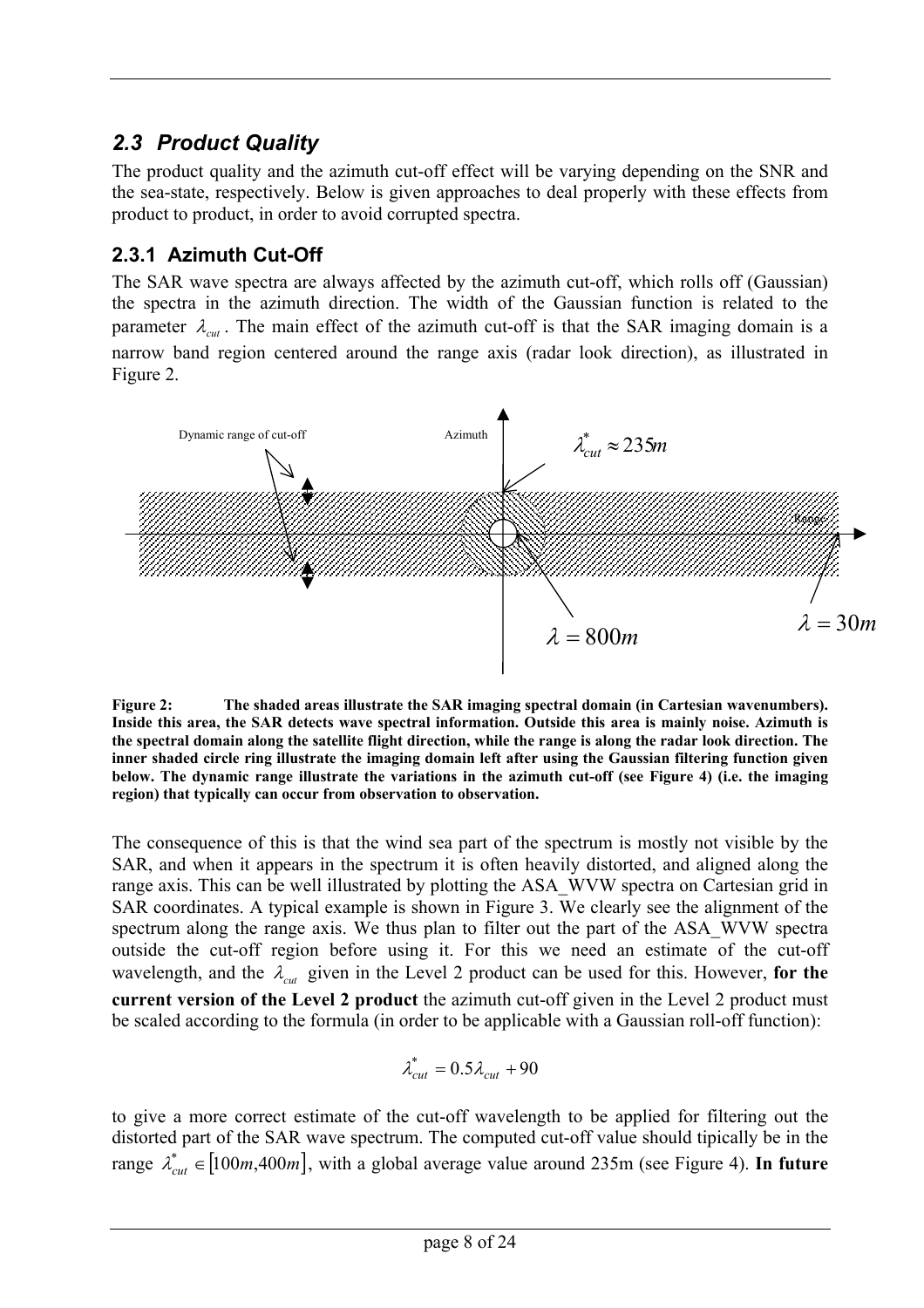#### **versions of the Level 2 product (higer than PF-ASAR, 4.0), this scaling operation on the azimuth cut-off value will not be necessary.**

The simplest way of filtering out the distorted part is to apply a roll-off function on the entire spectrum (all directions), given as:

$$
h_n = \exp\left\{-\left(\frac{\lambda_{cut}^*}{\lambda_n}\right)^2\right\} \qquad n \in [0, N_k - 1]
$$

where  $\lambda_n = \frac{2\pi}{k_n}$  is the wavelengths of the spectrum. To simply cut the spectrum for wavelengths above  $\lambda_{cut}^*$  could also be considered.



**Figure 3: ASA\_WVW spectra converted into Cartesian wavenumber domain and in SAR coordinates. Note the alignment of the spectral information along the range axis. The azimuth cut-off length is here 298m. Only the part of the spectral domain with wave information is plotted here (wavelengths above 104.7m).** 

Some statistics and dependency of  $\lambda_{cut}^*$  on local wind speed are shown in the Figure 4 and Figure 5, respectively.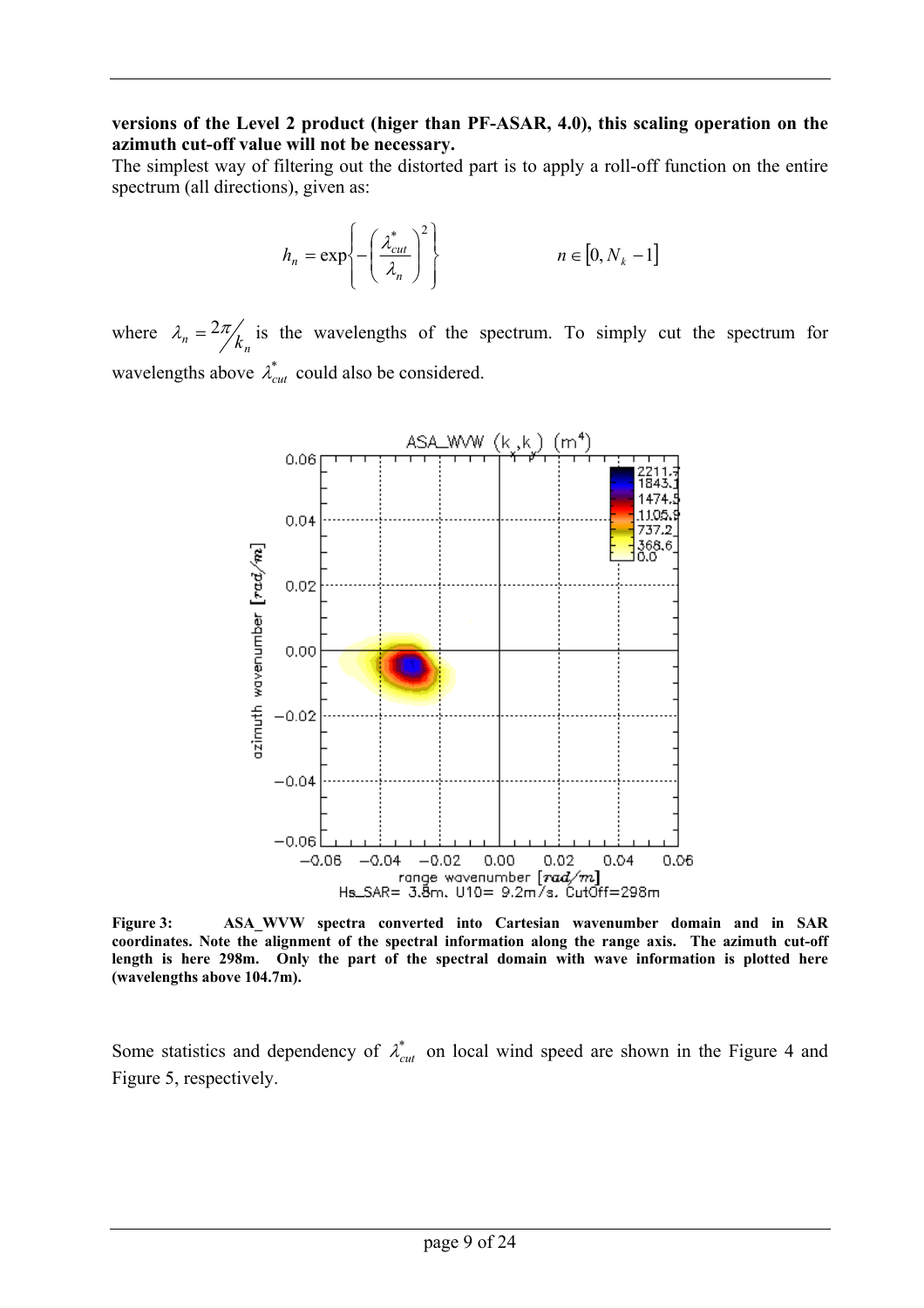

page 10 of 24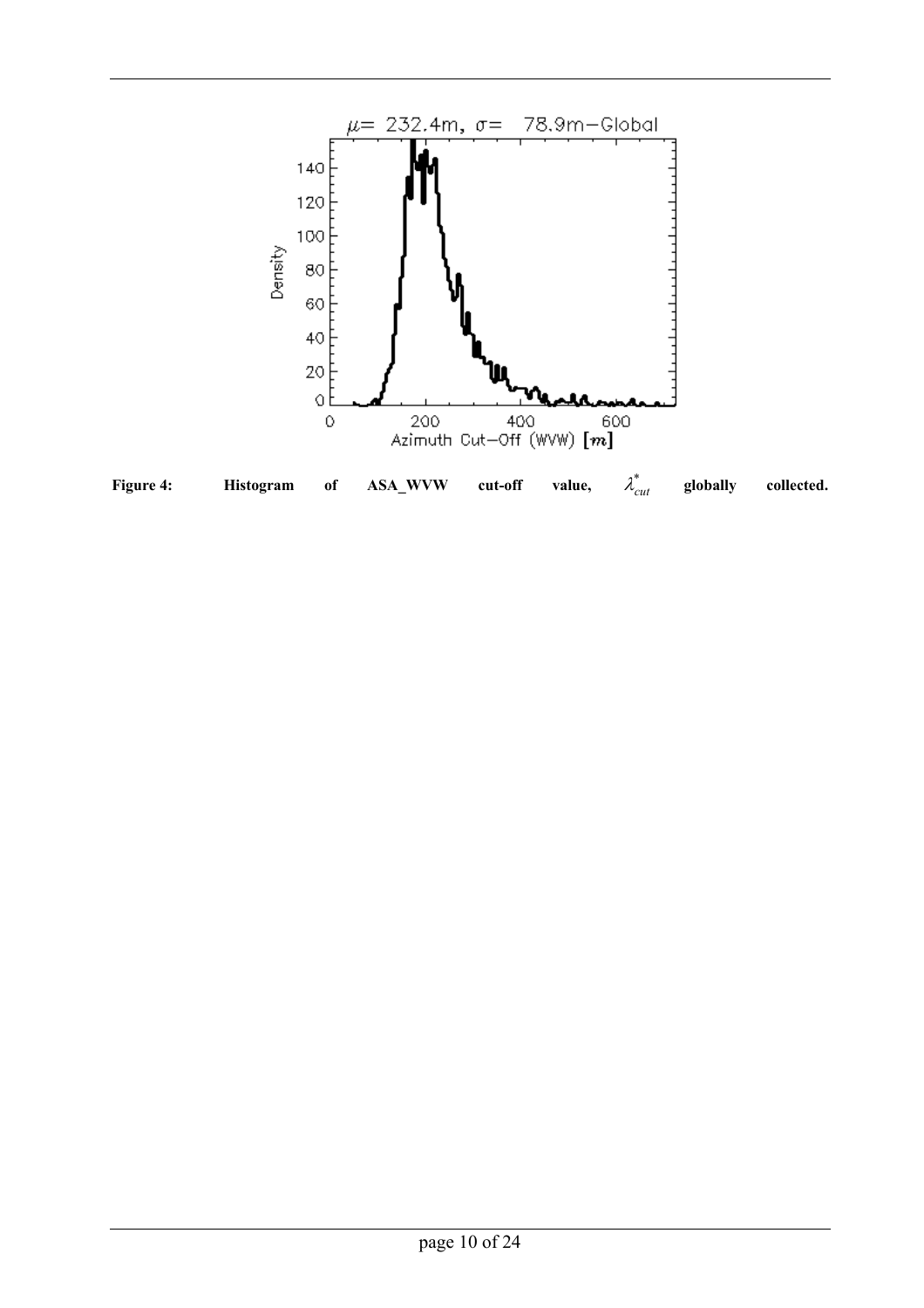



**Figure 5:** Upper plot: ASA\_WVW azimuth cut-off values,  $\lambda_{cut}^*$  for September 2004. Lower plot: **Wind field from ECMWF co-located with the ASAR Wave Mode measurements.**

Figure 5 shows how the azimuth cut-off value varies globally and how it is correlated with the local wind speed (or more correctly the local wind sea).

More sophisticated weighting function (directional dependency) can be developed in order to take into account wind sea information that sometimes is imaged along the range axis. Then you must take into account the satellite track heading as well since the spectrum is geographic oriented. This is however not given here, but can easily be implemented since the satellite track angle is given in the Level 2 product.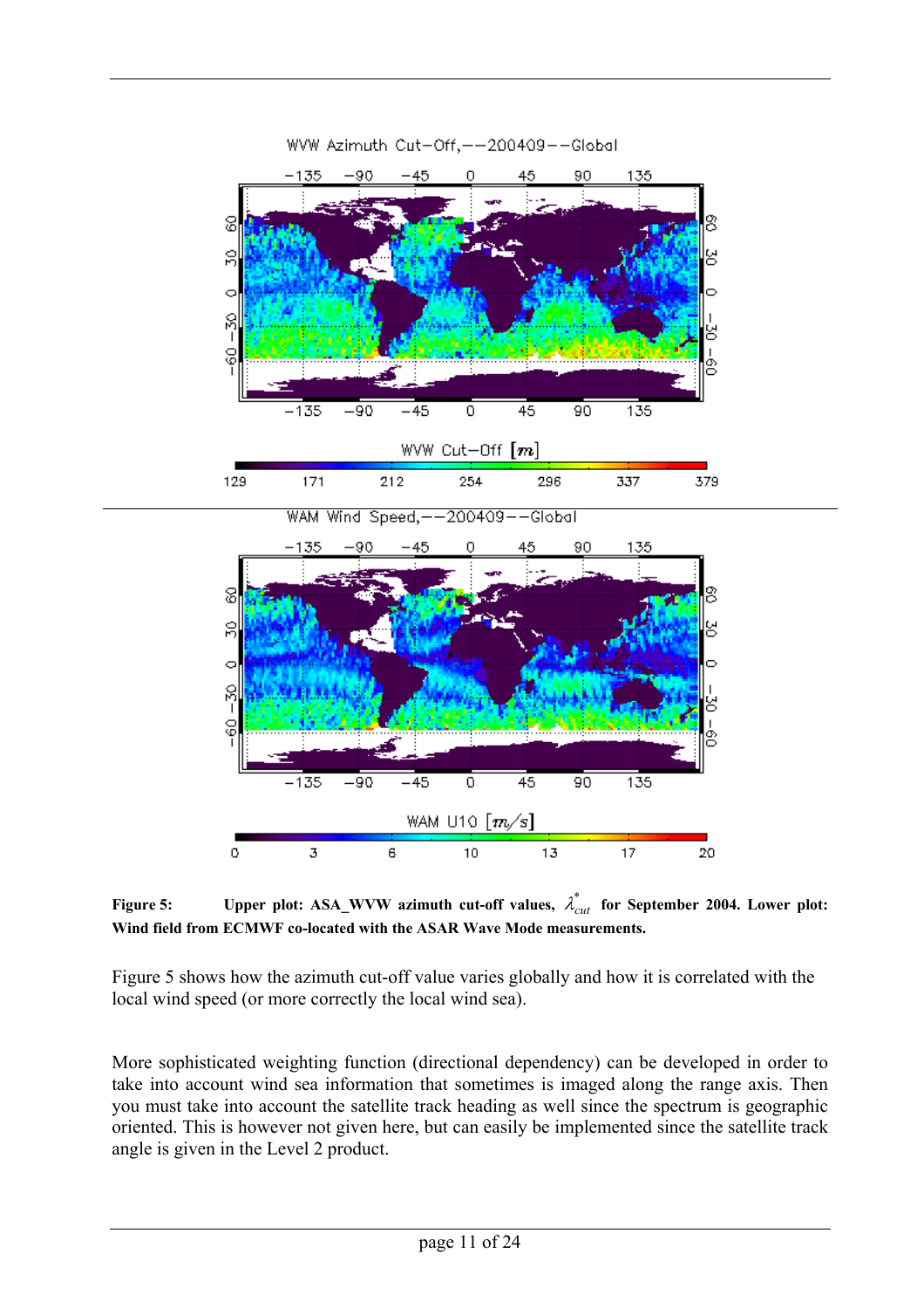#### <span id="page-11-0"></span>**2.3.2 Confidence**

If the modulation is weak in the image, the SNR can be too low to gain any meaningful information from the data, although some sort of spectrum is generated. In such case the normalized variance should theoretically be  $\sigma_l = 1.0$  i.e. only speckle noise is detected. On the other hand, if the image is corrupted with signatures from land, islands, sea surface slicks, current shears, atmospheric fronts etc., the normalized variance takes values larger than expected from pure wave modulation only. The variance measure,  $\sigma_i$  can therefore be a parameter to use to reject low SNR data and data with large inhomogenities (see Figure 6). Data with variance in the range:

$$
\sigma_I \in \big[1.05,\!1.4\big]
$$

is usually of good quality, and covers most of the histogram taken over ocean areas (see Figure 6) (landFlag  $= 0$ ).

In addition to this, the use of the confidence measure within the Level 2 can be implemented. In order to reject ambiguity from non-ambiguity data use of the confidence parameters can be helpful. The confidence parameter  $i_{\text{conf}}$  is set to 0 when an ambiguity free spectrum is produced, and to 1 when a spectrum with 180 degree ambiguity is produced.



**Figure 6: Histogram of ASA\_WVW normalized image variance for September 2004.**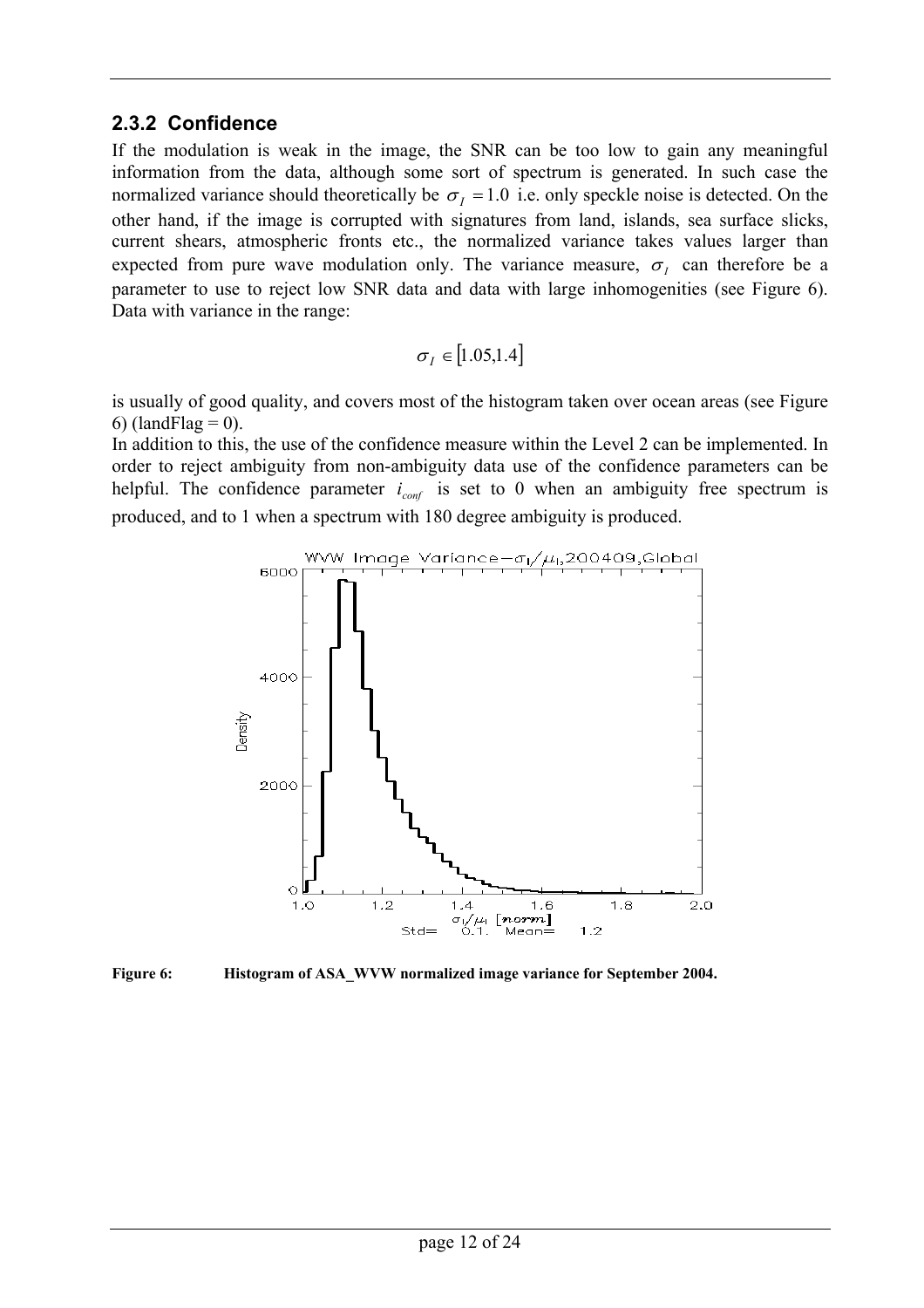### <span id="page-12-0"></span>*2.4 Error Budget*

For assimilation purposes the knowledge of the error (bias and RMS) in the observation space is of importance. In the following plots we show the RMS error and bias between ECMWF WAM and ASA\_WVW spectra on the 2 dim ASAR observation grid for data acquired between 2004-01-01 and 2004-03-01. The corresponding average energy of the WAM and ASAR WM are also given on the same grid. The data are for plotted for both northern (Figure 7) and southern (Figure 8) hemisphere.



**Figure 7: WAM and ASAR WM Level 2 error budget for the northern hemisphere for the period 200401-200403. Direction here is clockwise from North. Upper plot are the corresponding WAM and ASAR WVW energy, while the lower plot are the bias and RMS values.**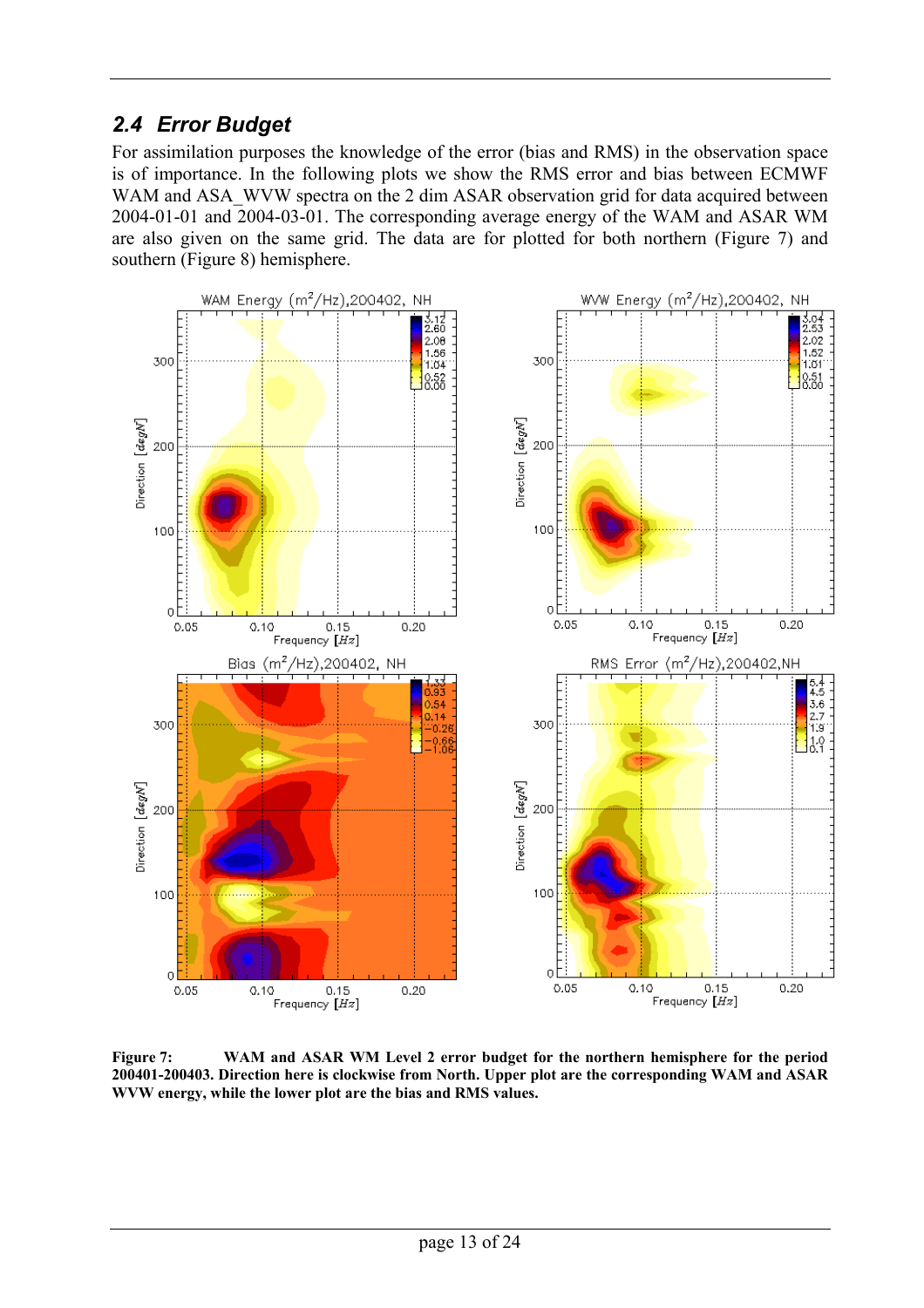

**Figure 8: WAM and ASAR WM Level 2 error budget for the southern hemisphere for the period 200401-200403. Direction here is clockwise from North. Upper plots are the corresponding WAM and ASA\_WVW energy, while the lower plots are the bias and RMS values.**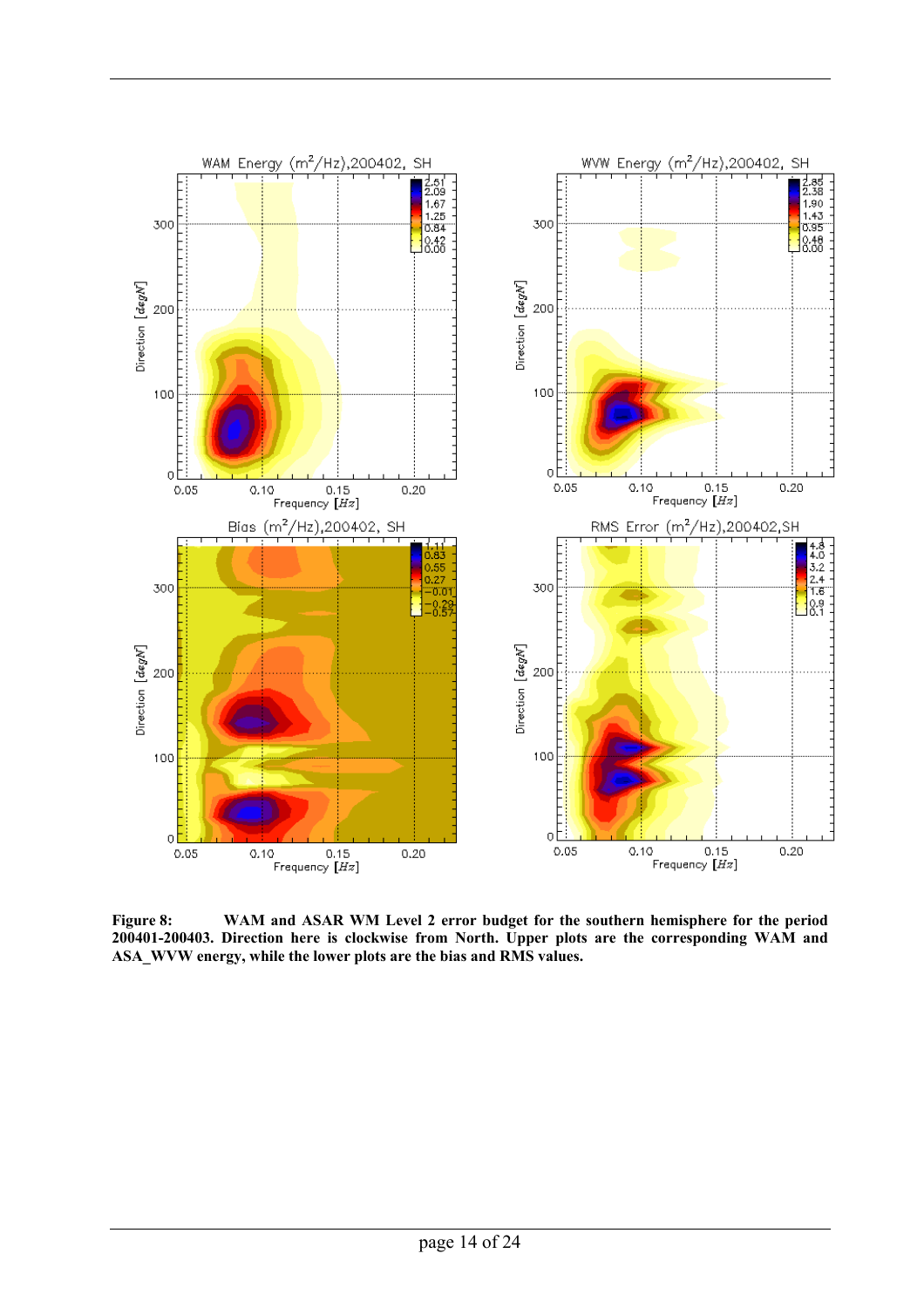# <span id="page-14-0"></span>**3. The Level 1 – ASA\_WVS Product**

## *3.1 Product Parameters*

Below is given key parameters and procedure for reconstructing the SAR image cross spectra from the Level 1 product of the Envisat ASAR Wave Mode. The note also gives some quality check parameters that should be used to remove corrupted products.

### **3.1.1 Spectral parameters**

 $Re P_{nm}$  = Real part of SAR cross spectrum (byte scaled) on log-polar grid (*real spectra* in MDS)

 $\text{Im} P_{n,m}$  = Imaginary part of SAR cross spectrum (byte scaled) on log-polar grid

(*imag\_spectra* in MDS)

*n* = index over wavenumbers ( $n \in [0, N_k -1]$ )

 $N_k$  = number of wavenumbers (nominal value of 24) (*num\_wl\_bins* in SPH)

$$
m = \text{index over directions} \left( m \in \left[ 0, \frac{N_{\phi}}{2} - 1 \right] \right)
$$

 $N_A$  = number of directions (nominal value of 36) (*num\_dir\_bins* in SPH)

 $\lambda_o$  = first wavelength (nominal value of 800m) (*first wl bin* in SPH)

 $\lambda_{N-1}$  = last wavelength (nominal value of 30m) (*last\_wl\_bin* in SPH)

 $\phi$ <sub>o</sub> = first directional bin (nominal value of 0) (*first dir bin* in SPH)

 $\Delta \phi$  = directional bin step (nominal value of 10deg) (*dir bin step* in SPH)

 $Re P<sup>max</sup>$  = maximum value (float) of real part of SAR ocean wave spectrum stored in the product (*max\_real* in MDS)

 $Re P<sup>min</sup> = minimum value (float) of real part of SAR ocean wave spectrum stored in the$ product (*min\_real* in MDS)

 $\text{Im } P^{\text{max}} = \text{maximum value (float) of imaginary part of SAR ocean wave spectrum stored in the}$ product (*max\_imag* in MDS)

 $\text{Im } P^{\text{min}}$  = minimum value (float) of imaginary part of SAR ocean wave spectrum (*min imag* in MDS) stored in the product

$$
\psi
$$
 = satellite track heading (deg.) from north (*heading* in Geolocation ADS)

The orientation of the SAR cross spectra is counter clockwise from satellite heading (azimuth). This means that 0 degree means along the satellite track heading, 270 degree means along the radar look direction (range). **Note that only half plane of the real and imaginary parts are stored in the product.** However, the whole spectra can be reconstructed using the symmetry properties of the cross spectra (see Chapter 3.2.1).

### **3.1.2 Confidence parameters**

 $\lambda_{\text{out}}$  = azimuth cut-off wavelength (m) (*az\_cutoff* in Cross Spectra MDS)

 $\mu_I$  = image mean (float array dim 2) (*sublook means* in Cross Spectra MDS)

 $\sigma$ <sub>*I*</sub> = image variance (float array dim 2) (*sublook variance* in Cross Spectra MDS)

 $\beta_1$  = image skewness (float array dim 2) (squared) (*sublook skewness* in Cross Spectra MDS)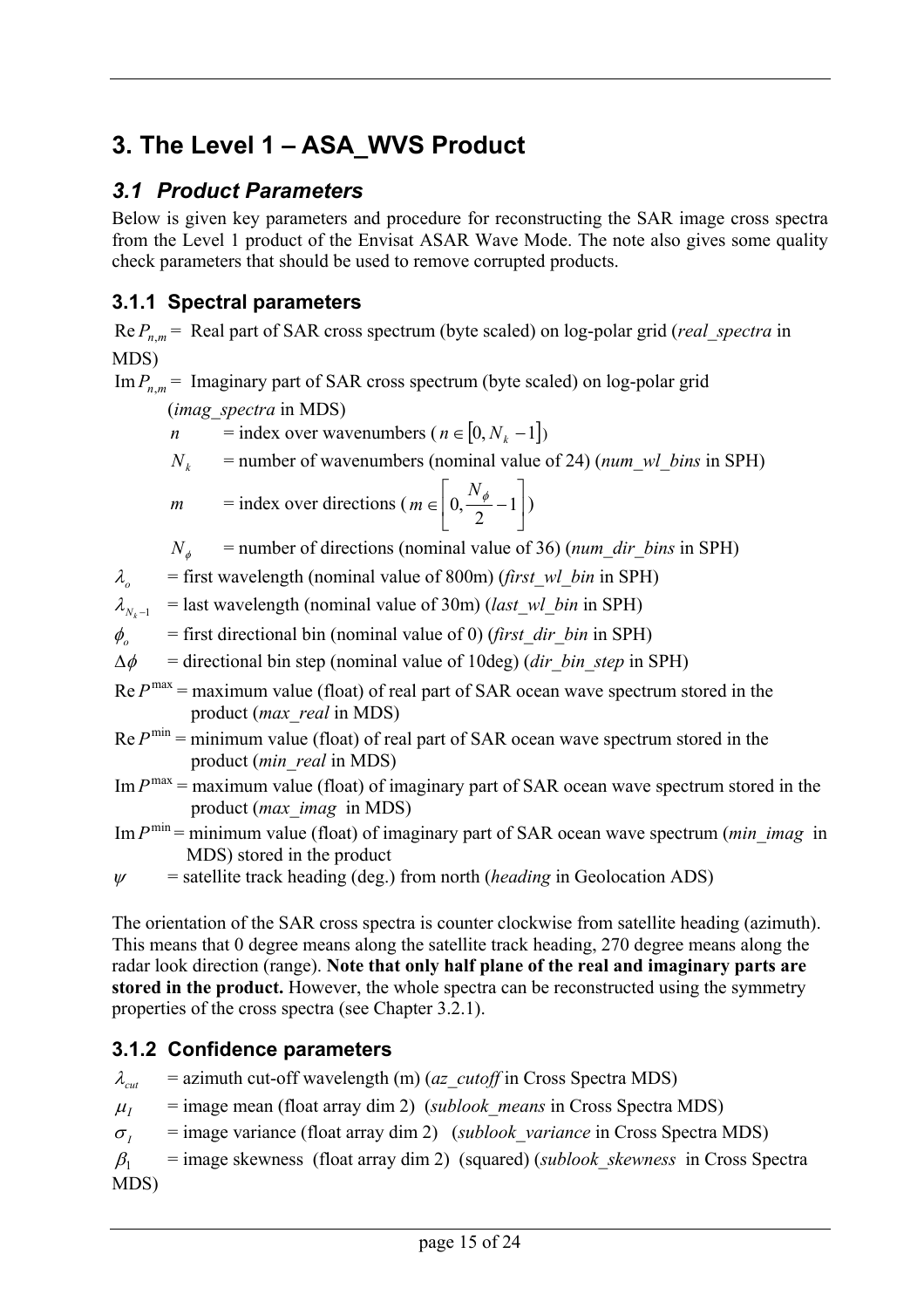<span id="page-15-0"></span> $\beta$ <sub>2</sub> = image curtosis (float array dim 2) (*sublook curtosis* in Cross Spectra MDS) *landFlag* = land flag (0 over ocean, 1 over land) (*land\_Flag* in SQ ADS)

 $\phi_{\text{max}}$  = direction of spectral maximum counter clockwise from satellite heading (deg) (*spec* \_ max\_ *dir* in MDS)

 $\Gamma_{\text{max}}$  = wavelength of spectral maximum (m) (*spec* max *wl* in MDS)

 $E_{tot}$  = total spectral energy of cross spectra (*spec* tot energy in MDS)

### *3.2 Reconstruction*

Below is described how the SAR image cross spectra can be recovered from the product. The procedure for reconstruction of wavelengths and directions are also specified (see also <http://envisat.esa.int/dataproducts/asar/> (Chapter 6.6.18)).

### **3.2.1 Image Cross Spectra**

The complex SAR image cross spectra (real and imaginary parts) is stored in the product on the

grid  $(N_k, N_{\phi})$  where the first half space  $\left[0: N_k - 1, 0: \frac{N_{\phi}}{2} - 1\right]$  $\bigg)$  $\setminus$  $\setminus$  $\left(0:N_k-1,0:\frac{N_\phi}{\sigma}-1\right)$ 2  $0: N_{k} - 1,0: \frac{N_{\phi}}{2}$  $\left(0:N_k-1,0:\frac{N_{\phi}}{2}-1\right)$  is assigned to the first half plane

of real part of the cross spectrum, while the second half space  $\left[0:N_k-1,\frac{N_{\phi}}{2}:N_{\phi}-1\right]$ J  $\setminus$  $\overline{\phantom{a}}$  $\setminus$  $\left(0:N_k-1,\frac{N_\phi}{2}:N_\phi-1\right)$  $0: N_k - 1, \frac{N_{\phi}}{2}: N_{\phi}$  $N_k - 1, \frac{\phi}{2} : N_\phi - 1$  is

assigned to the first half plane of the imaginary part of the cross spectra. **So only one half of the real and the imaginary parts are stored in the product, but the whole spectra can be reconstructed using the symmetry properties of the cross spectra.** This is done as follows:

First read from product the byte scaled real, Re *P* and imaginary, Im*P* half plane parts of the cross spectra, and store the values, respectively in a complex array,  $\hat{P}$  of dimensions  $\overline{\phantom{a}}$ J  $\backslash$  $\overline{\phantom{a}}$  $\setminus$ ſ  $N_k$ ,  $\frac{N_{\phi}}{2}$ . The spectral values of the complex SAR image cross spectra,  $\hat{P}$  is byte scaled and

must be converted to float values using the Re  $P^{\text{max}}$ , Re  $P^{\text{min}}$  and the Im  $P^{\text{max}}$ , Im  $P^{\text{min}}$  values, separately for the real and the imaginary parts using the formula:

$$
\operatorname{Re}\hat{P}_{n,m} = \operatorname{Re}\hat{P}_{n,m} \frac{\left(\operatorname{Re}P^{\max} - \operatorname{Re}P^{\min}\right)}{255} + \operatorname{Re}P^{\min} \qquad n, m \in [0, N_k - 1] \times \left[0, \frac{N_{\phi}}{2} - 1\right]
$$

$$
\operatorname{Im}\hat{P}_{n,m} = \operatorname{Im}\hat{P}_{n,m} \frac{\left(\operatorname{Im}P^{\max} - \operatorname{Im}P^{\min}\right)}{255} + \operatorname{Im}P^{\min} \qquad n, m \in [0, N_k - 1] \times \left[0, \frac{N_{\phi}}{2} - 1\right]
$$

Now the cross spectra,  $\hat{P}$  must be expanded to dimenstion  $N_k \times N_{\phi}$  and the symmetry properties must be used to recover the whole spectra. Define a complex array,  $\tilde{P}$  of dimension  $N_k \times N_{\phi}$  and assign its values using the values of  $\hat{P}$  as follows: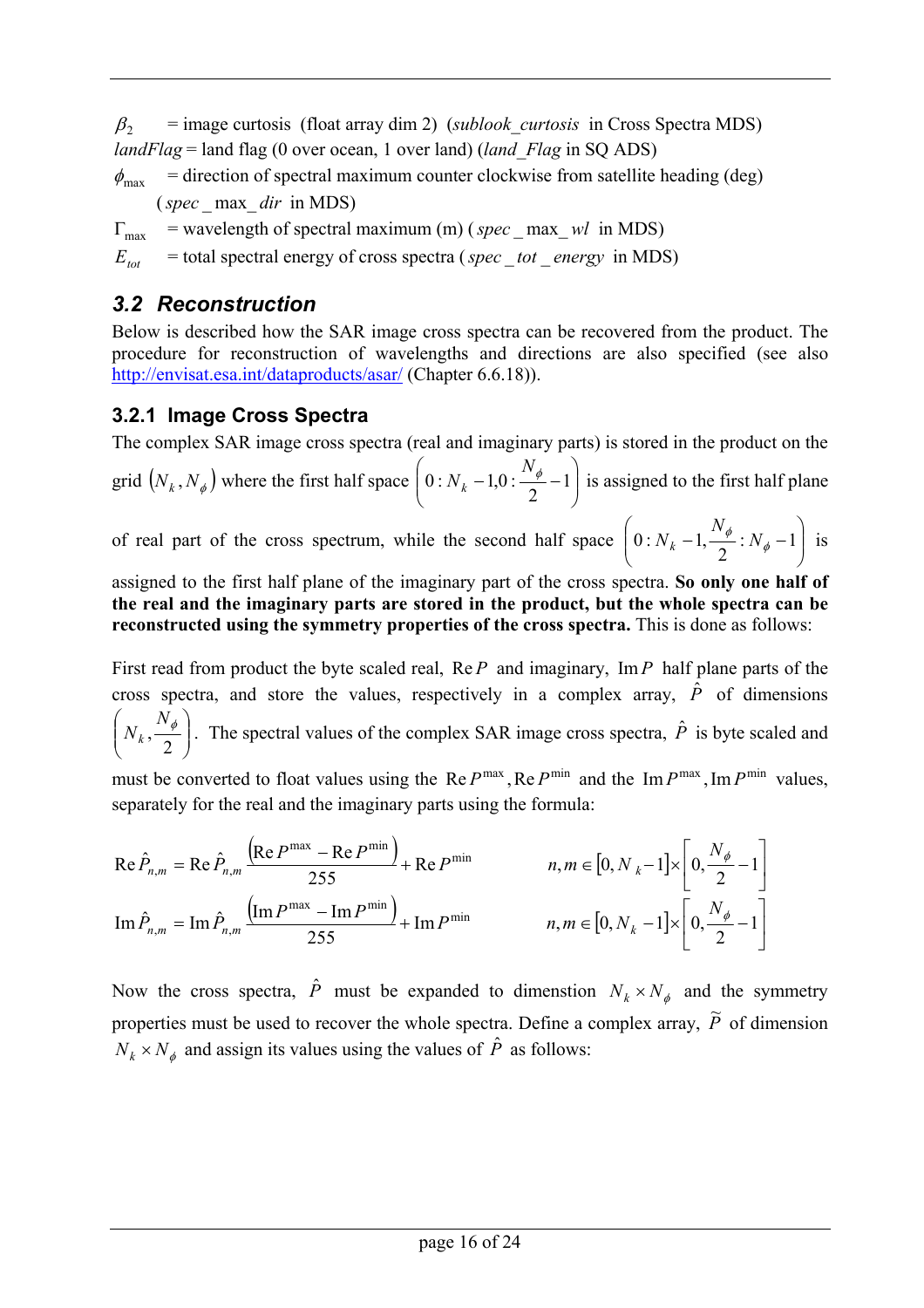$$
\widetilde{P}(0:N_k-1,0:\frac{N_{\phi}}{2}-1) = \hat{P}(0:N_k-1,0:\frac{N_{\phi}}{2}-1)
$$

$$
\widetilde{P}(0:N_k-1,\frac{N_{\phi}}{2}:N_{\phi}-1) = conj \left\{\hat{P}(0:N_k-1,0:\frac{N_{\phi}}{2}-1)\right\}
$$

<span id="page-16-0"></span>The spectrum,  $\widetilde{P}_{n,m}$  is now given in units of  $m^2$  and is the Cartesian image cross spectral density sampled on a log-polar grid (see Fig. 9). If you want to convert it to frequencydirection space, see Chapter 3.2.4. The computation of the wavenumbers is given in Chapter 3.2.2.



Figure 9: Example of cross spectra,  $\widetilde{P}$  on  $(k,\phi)$  grid as reconstructed from the ASA\_WVS product **using the procedure described above. Note the symmetry and anti-symmetry of the real and imaginary parts, respectively. Left: Real Part, Right: Imaginary part.** 

#### **3.2.2 Spectral Domain**

The wavenumbers,  $k_n$  are given in logarithmic scale and the directions,  $\phi_m$  are equidistantly. The reconstruction procedure is similar to that of the ASA\_WVW product, **except that for the ASA\_WVS product the grid is generated on double density and then resampled by picking only one every second samples**. The wavenumbers (in rad/m) can be computed from the formulas below. First compute the wavenumbers and directions on double density grid, and then pick only one every second samples.

The wavenumbers,  $\hat{k}_n$  on double density grid ( $2N_k$ ) are computed as:

$$
\alpha = \left(\frac{\lambda_o}{\lambda_{N_k-1}}\right)^{\frac{1}{2}N_k-1}
$$

$$
\hat{k}_n = \frac{2\pi}{\lambda_o} \alpha^n \qquad n \in [0, 2N_k - 1]
$$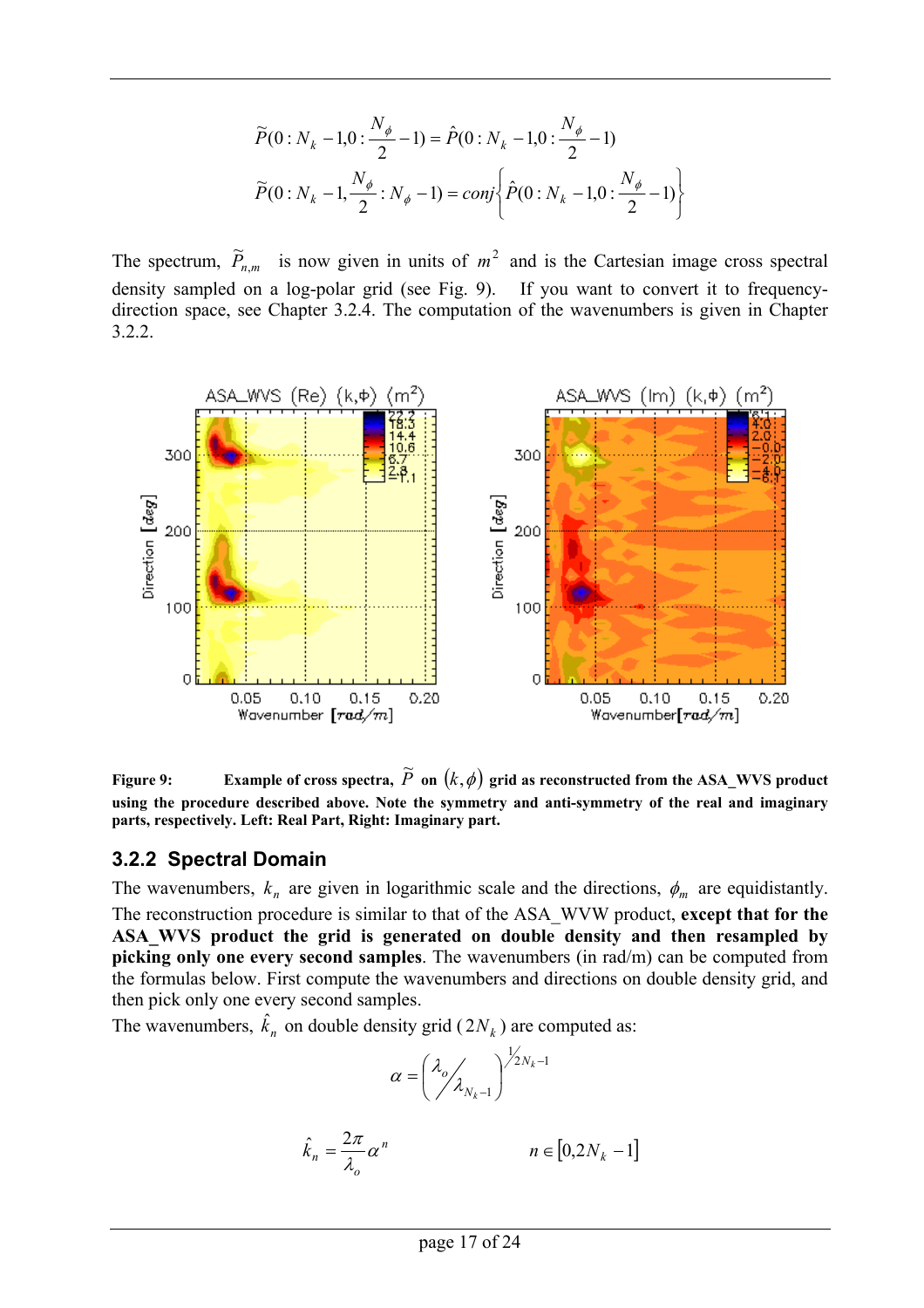<span id="page-17-0"></span>The double density spacing in wavenumber and frequency domain can be written as:

$$
d\hat{k}_n = \frac{1}{2} \left( \alpha - \frac{1}{\alpha} \right) \hat{k}_n \qquad n \in [0, 2N_k - 1]
$$

$$
d\hat{f}_n = \frac{1}{2} \left( \sqrt{\alpha} - \frac{1}{\sqrt{\alpha}} \right) \hat{f}_n \qquad n \in [0, 2N_k - 1]
$$

where  $\hat{f}_n = \frac{1}{2} \sqrt{g \hat{k}_n}$ 2  $\hat{f}_n = \frac{1}{2\pi} \sqrt{g\hat{k}_n}$  is the dispersion relation at deep water.

The directions (in degrees clockwise from North) are given as:

$$
\hat{\phi}_m = \phi_0 + m\Delta\phi \qquad m \in [0, 2N_\phi - 1]
$$

Then pick only one every second of the wavenumber and direction samples:

$$
k_n = \hat{k}_{2n} \qquad n \in [0, N_k - 1]
$$
  
\n
$$
\phi_m = \hat{\phi}_{2m} \qquad m \in [0, N_\phi - 1]
$$
  
\n
$$
dk_n = \frac{1}{2} \left( \alpha - \frac{1}{\alpha} \right) \hat{k}_{2n} \qquad n \in [0, N_k - 1]
$$
  
\n
$$
df_n = \frac{1}{2} \left( \sqrt{\alpha} - \frac{1}{\sqrt{\alpha}} \right) \hat{f}_{2n} \qquad n \in [0, N_k - 1]
$$

The discrete values computed using these formulas are in the center of the bin. See the figure and description given at<http://envisat.esa.int/dataproducts/asar/> (Figure 2.65 in Chapter 2.7.2).

### **3.2.3 Conversion of spectra to North-East orientation**

The cross spectra is given in the SAR imaging domain, where the directions are counter clockwise and relative to the satellite track direction. If we want to convert the cross spectra into clockwise relative to North we can use the following approach:

$$
\hat{\phi}_m = 360. - (\phi_m - \psi)
$$
 MOD 360.

The same equation can be used to convert the cross spectral peak direction stored in the product MDS (*spec\_max\_dir*) relative to clockwise from North.

The 2dim cross spectra can converted to clockwise from north, by a rotation (with the satellite track angle value) followed by a shift operation of the directional indexes.

### **3.2.4 Conversion to frequency-directional grid**

The SAR image cross spectrum  $\widetilde{P}_{n,m}$  can be converted to WAM like format i.e. given as a frequency-directional cross spectrum by multiplying it with the factor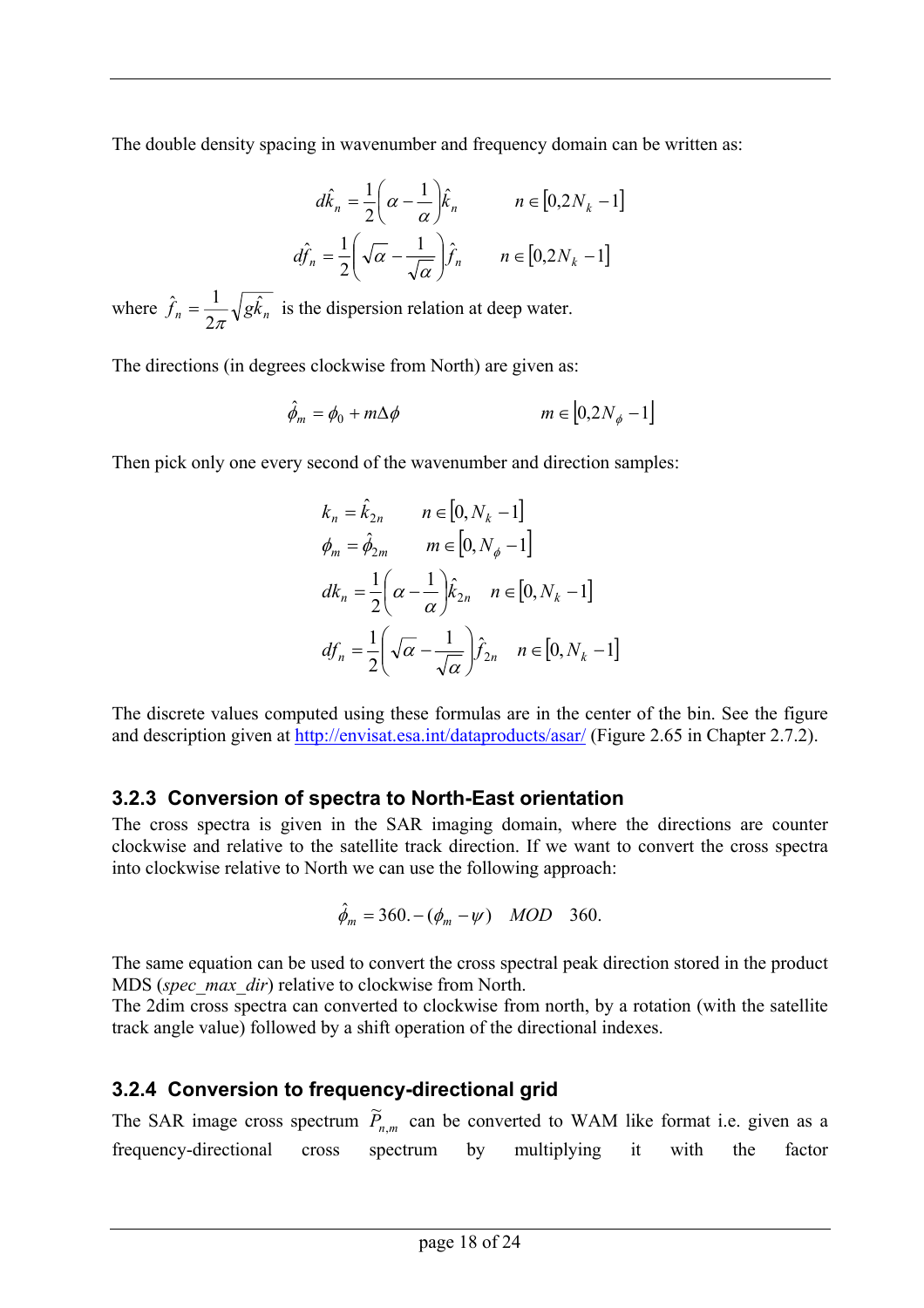<span id="page-18-0"></span>*g*  $k_{n}$ <sup> $k$ </sup>  $k \frac{dk}{df} = 4\pi k_n \sqrt{\frac{k_n}{g}}$  followed by a resampling into the desired  $(f_n, \phi_m)$  grid size of the WAM spectrum (if WAM has different size):

$$
\widetilde{P}_{n,m} = \widetilde{P}_{n,m} 4\pi k_n \sqrt{\frac{k_n}{g}}
$$
\n
$$
n, m \in [0, N_k - 1] \times [0, N_\phi - 1]
$$

Here  $\widetilde{P}_{n,m}$  is the cross spectra, now in units of  $\left[\frac{1}{Hz}\right]$ , to be resampled into your WAM  $(f_n, \phi_m)$ grid dimension.

### *3.3 Product Quality*

The product quality and the azimuth cut-off effect will be varying depending on the SNR and the sea-state, respectively. Below are given approaches to deal properly with these effects from product to product.

### **3.3.1 Azimuth Cut-Off**

A similar approach as described for the ASA\_WVW product (see Chapter 2.3.1) can be used for the ASA\_WVS product, but for this product **we do not need to scale the azimuth cut-off value from the product for generating the Gaussian roll-off function.** We can simply use the cut-off value read from the product:

$$
h_n = \exp\left\{-\left(\frac{\lambda_{cut}}{\lambda_n}\right)^2\right\} \qquad n \in [0, N_k - 1]
$$

where  $\lambda_n = \frac{2\pi}{k_n}$  is the wavelengths of the spectrum.

In Figure 10 we show the ASA\_WVS cross spectra on Cartesian grid and in SAR coordinates to illustrate the alignment of the spectral information along the range axis due to the azimuth cut-off effect.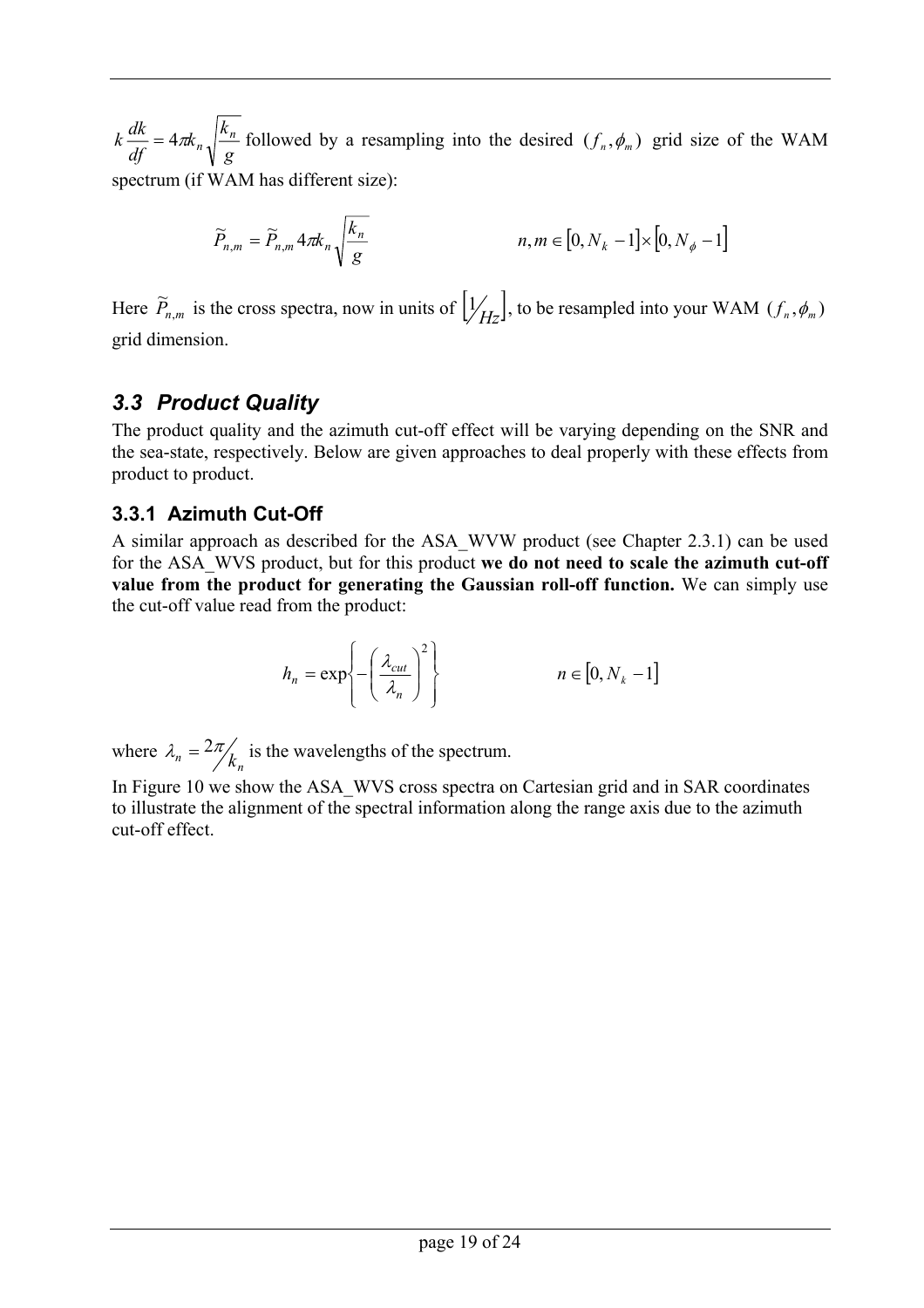

**Figure 10: ASA\_WVS cross spectra converted into Cartesian wavenumber domain and in SAR coordinates. Note the alignment of the spectral information along the range axis. The azimuth cut-off length is here 298m. Only the part of the spectral domain with wave information is plotted here (wavelengths above 104.7m). Direction of North and local wind are shown with the arrows.** 

In Figure 11 we show the typical histogram and global distribution of azimuth cut-off values from the ASA\_WVS product for the period 2004-12-01 to 2004-12-31.

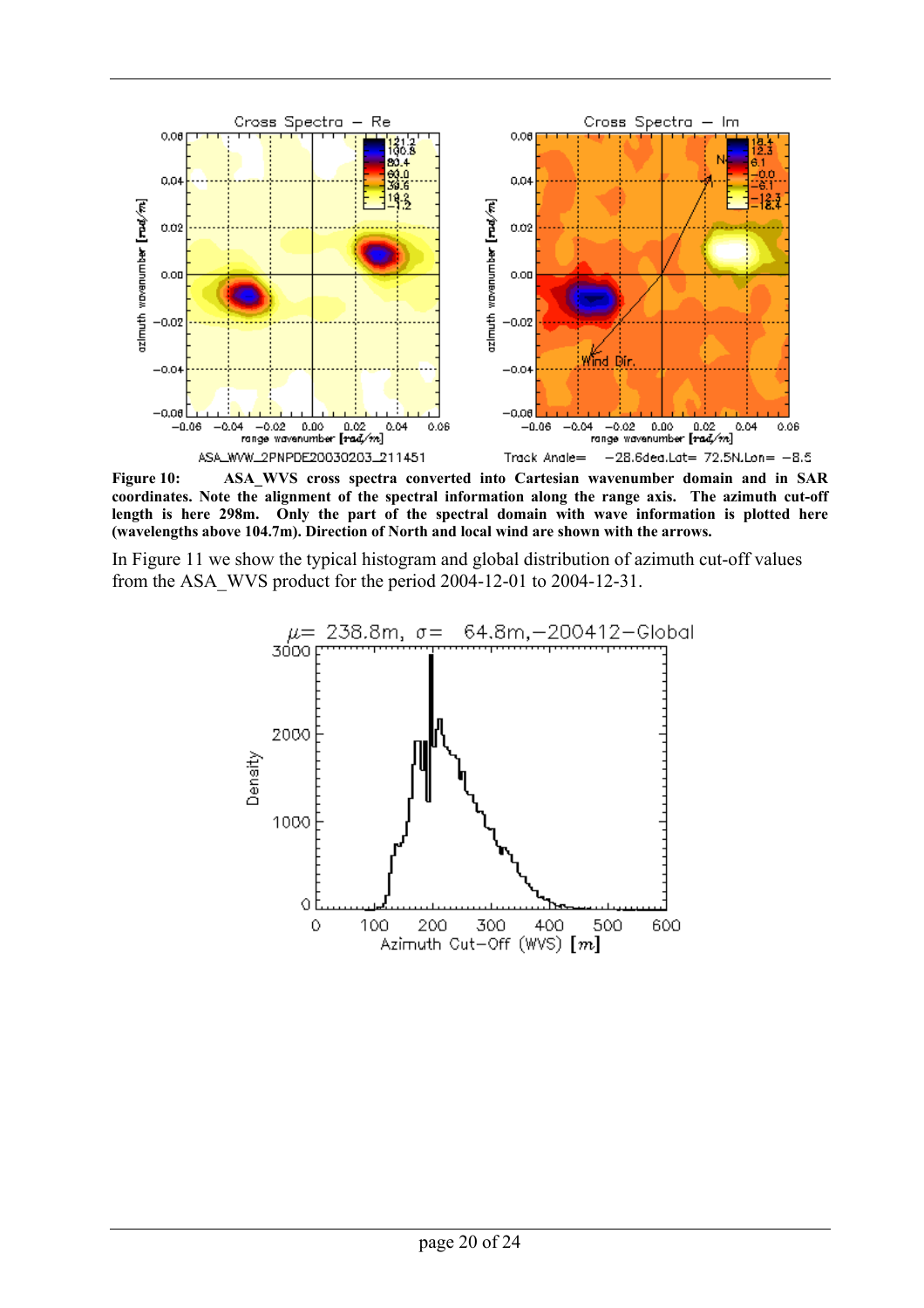<span id="page-20-0"></span>

**Figure 11: Histogram (upper) and global monthly average (lower) azimuth cut-off from ASA\_WVS product.**

### **3.3.2 Confidence**

The confidence of the product can be checked by excluding land data using the landFlag parameter (similar as for the ASA\_WVW product), as well as by the cross comparison of sublook statistics given by the mean, variance, skewness and curtosis values. They should not deviate much from one look to the other look. Example is shown below for the intensity.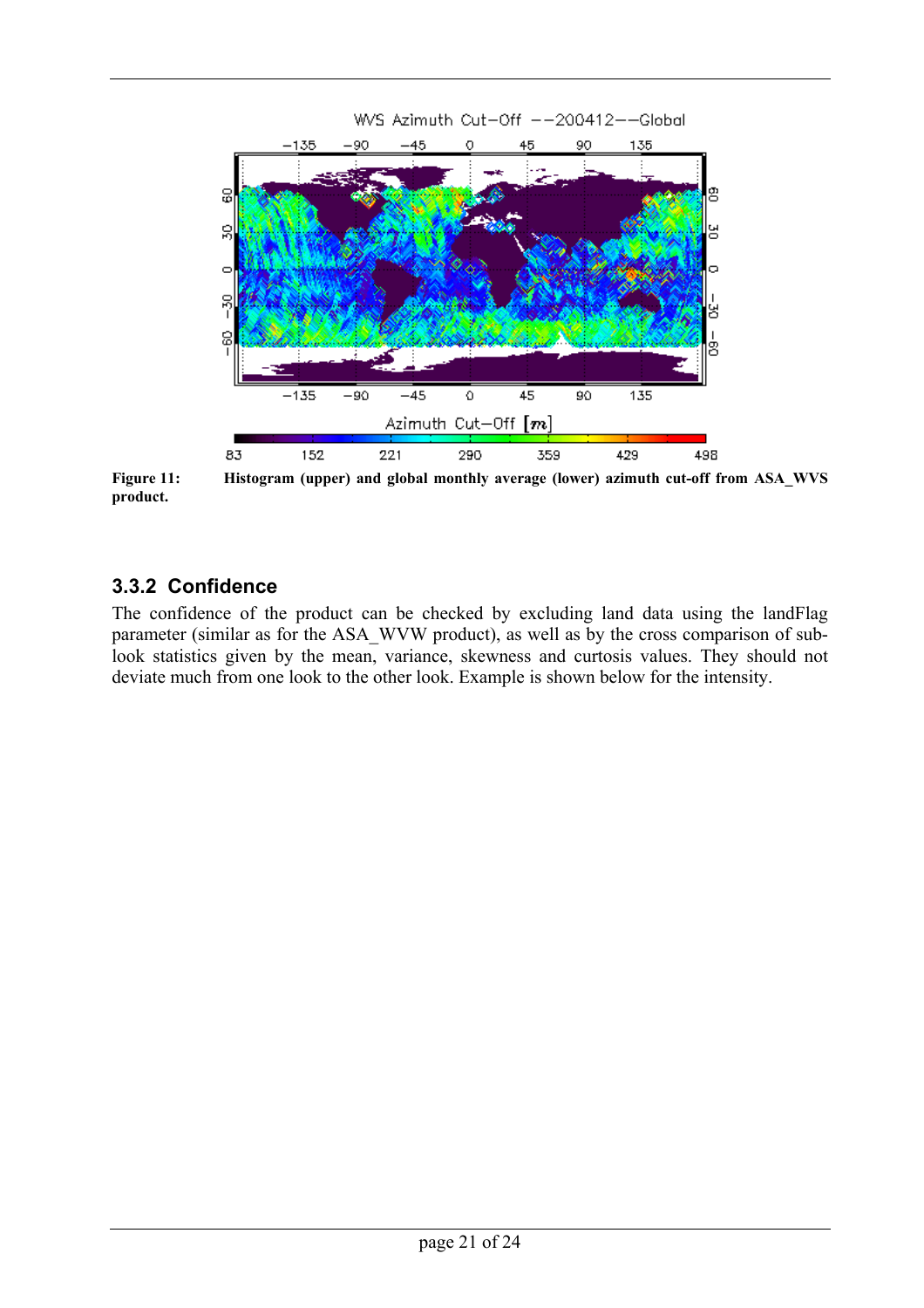<span id="page-21-0"></span>



### *3.4 Error Budget*

The ASA WVS is not a geophysical product and can thus not directly be validated against insitu or model data. However, some parameters stored in the ASA\_WVS product ( $\phi_{\text{max}}$ ,  $\Gamma_{\text{max}}$ and  $E_{tot}$ ) can be plotted against corresponding WAM parameters to quickly assess the quality of the product.

Below we show histograms of difference between ASA\_WVS and WAM for  $\phi_{\text{max}}$  and  $\Gamma_{\text{max}}$ , and a scatterplot of  $E_{tot}$  against WAM significant waveheight,  $H_s$ .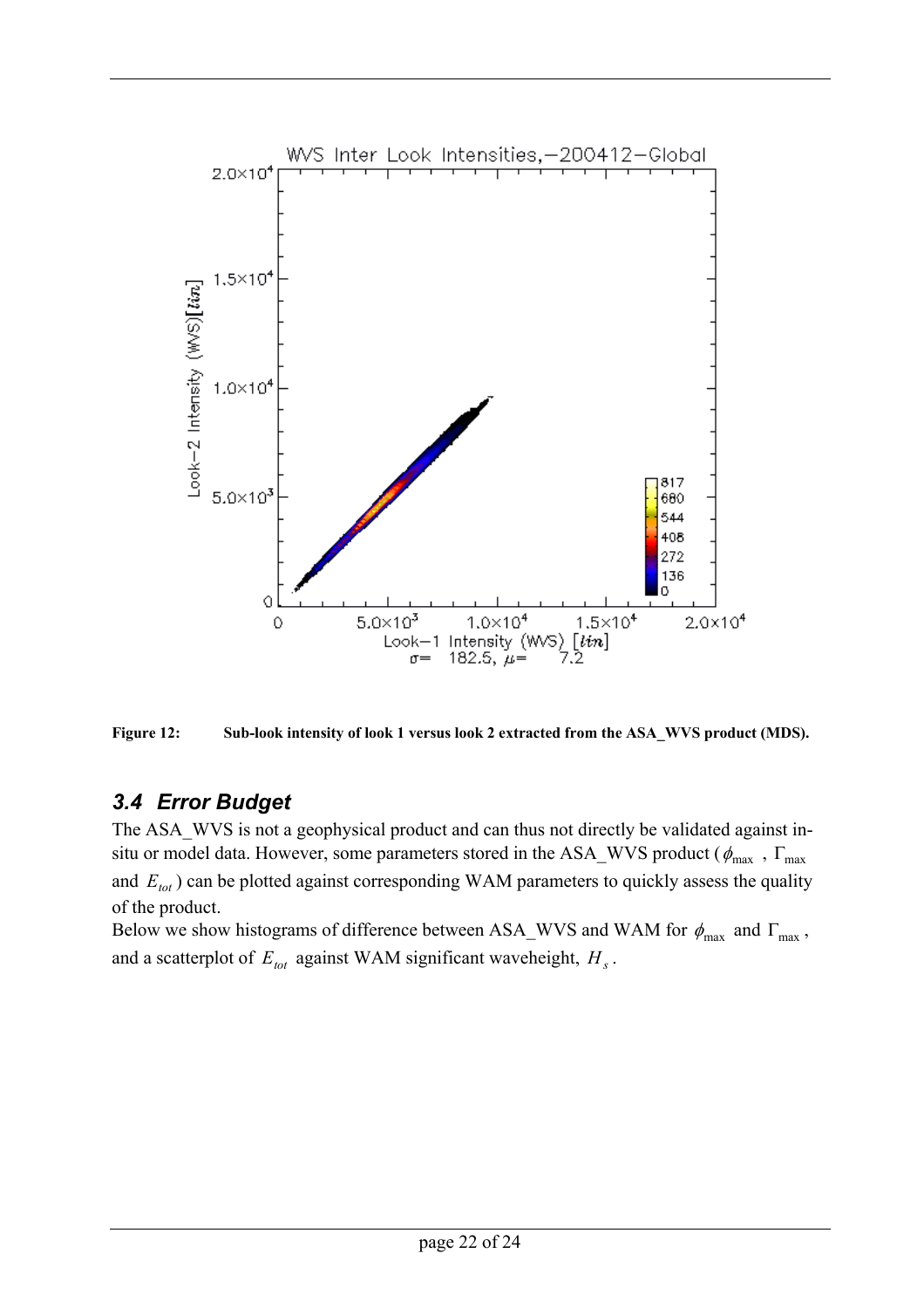

**Figure 13: Upper left: Histogram of difference between ASA\_WVS and WAM peak period (derived**  from  $\Gamma_{\text{max}}$ ). Upper right: Histogram of difference between ASA\_WVS and WAM peak wave direction. Lower: Scatterplot of WAM  $H_s$  versus ASA\_WVS  $E_{tot}$ .

8

 $\circ$ 

 $\ddot{\rm{o}}$ 

2 4 6<br>Significant Waveheight (WAM)  $\begin{bmatrix} m \end{bmatrix}$